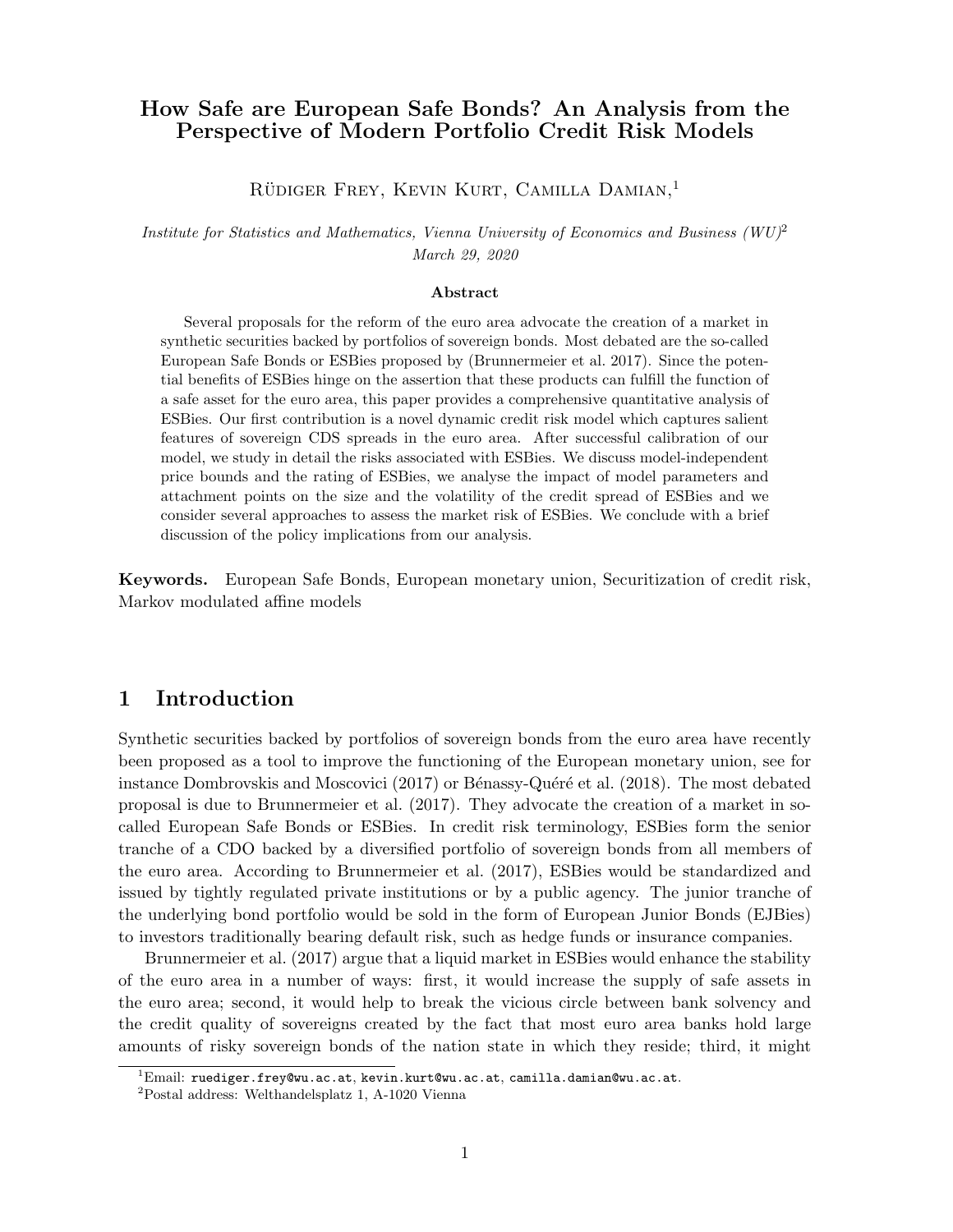reduce the distortions on bond markets caused by the flight-to-safety behavior of investors in crisis times. Moreover, ESBies respect the no-bailout clause and their introduction would not distort *market discipline*, as the agency issuing ESBies would buy these bonds at market prices and as sovereigns remain responsible for their own bonds, which exerts discipline on borrowing decisions. ESBies are therefore different from eurobonds that are currently discussed under the label "Corona bonds". Eurobonds are jointly issued and guaranteed by all euro area member states so that every member state is liable for the entire issuance. Loosely speaking, ESBies are designed for improving the functioning of the euro area "in normal times", whereas eurobonds are crisis-intervention instruments.

The potential benefits of ESBies hinge on the assertion that ESBies are really safe. To address this issue, Brunnermeier et al. (2017) carry out a simulation study in an one-period mixture model where defaults are independent given the aggregate state of the euro area economy. They find that, with reasonably high levels of subordination, the expected loss of ESBies is comparable to that of triple-A rated bonds. However, their model is calibrated in a fairly ad hoc manner. More importantly, Brunnermeier et al. (2017) do not study the market risk of ESBies (the risk of a change in the market value of these products due to changes in the credit quality of the underlying bonds or in the state of the euro area economy). Now, the bad performance of many highly rated rated senior CDO tranches during the financial crisis has shown that the market risk of such products can be substantial. Clearly, a high amount of market risk is inappropriate for a safe asset intended to serve as collateral in security market transactions, as an investment vehicle for money market funds or as a crisis-resilient store of value on the balance sheet of banks. A thorough quantitative analysis of the risks associated with ESBies is thus needed to assess if these securities can in fact perform the function of a safe asset for the euro area. This is the aim of the present paper.

We make the following contributions. We propose a novel dynamic credit risk model that captures salient features of the credit spread dynamics of euro area member states and that is at the same time fairly tractable. Such a model is a prerequisite for the analysis of the market risk associated with ESBies. In mathematical terms we consider a reduced-form model with conditionally independent default times; the hazard rate or default intensity of the different obligors is modelled by CIR-type processes whose mean-reversion level is a function of a common finite state Markov chain. Considering a Markov modulated mean-reversion level permits us to model different regimes, such as a crisis regime where the default intensity of all sovereigns is high and an expansionary regime where all default intensities are low. This generates default dependence in a natural way. We calibrate the model to a time series of euro area CDS spreads over the period January 2009 until September 2018, and we obtain reasonable parameter values and a good fit to the observed spreads.

Armed with these results, we turn to the risk analysis of ESBies and EJBies. We derive model-independent price bounds for these products and we shed some light on a recent proposal of S&P for the rating of ESBies (Kraemer 2017). In particular, we show that the S&P proposal is ultra-conservative in the sense that it attributes to an ESB the worst rating that is logically consistent with the ratings attributed to the euro area sovereigns. As a next step we study the robustness of the credit spread (or equivalently the risk-neutral expected loss) of ESBies and EJBies with respect to subordination levels and model parameters. In particular, we consider several parameterizations for the transition intensities of the common Markov chain, as these largely drive the default dependence in our model. It turns out that, from this perspective, ESBies are very safe already for low subordination levels (around 15%), in line with the findings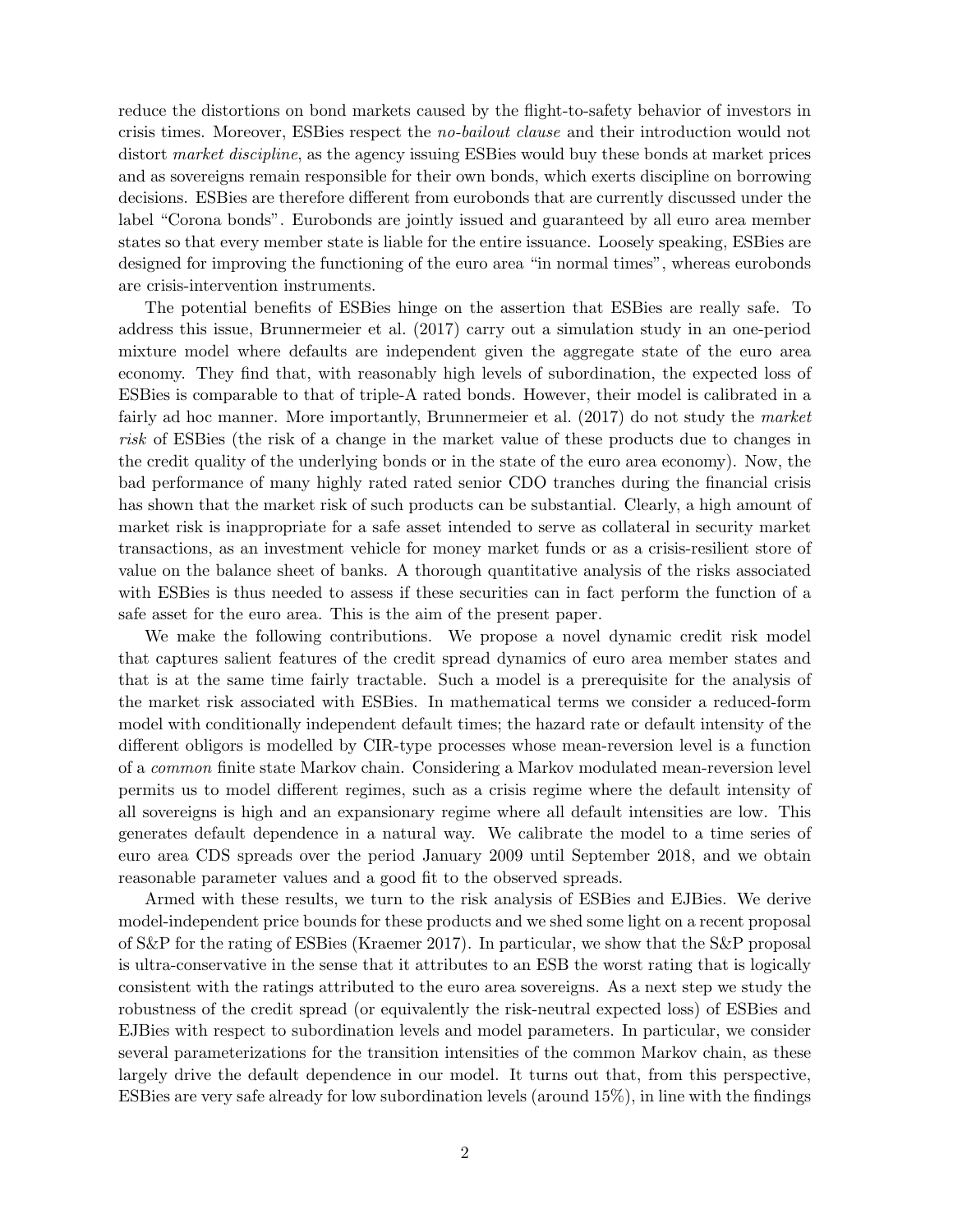of Brunnermeier et al. (2017).

We use several approaches to gauge the market risk of ESBies. First, we compute spreadtrajectories for ESBies via historical simulation, using as input the calibrated trajectories of the default intensities and of the common Markov chain, and we analyse the relation between the attachment point of an ESB and the volatility of the ESB-spreads. Second, we carry out a scenario analysis and study how the risk-neutral default probability of these products is affected by changes in the underlying risk factors. To robustify our conclusions, we consider also various contagion scenarios. The results of this analysis are more nuanced. For low subordination levels and adverse scenarios (such as the case where the default of a major euro area sovereign leads to a recession in the euro area) the loss probability of ESBies can be fairly large, and spread trajectories can be quite volatile. For high subordination levels exceeding 30–35% on the other hand, ESBies remain 'safe' even in these adverse scenarios. Third, we use simulations to compute Value at Risk and Expected Shortfall for the return distribution of ESBies. For this we need to estimate the historical dynamics of the default intensities and the common Markov chain which is done via a suitable variant of the EM algorithm.

In a nutshell we conclude that, while in normal times ESBies are indeed very safe, they may become quite risky under extreme circumstances and in contagion scenarios, in particular if the attachment point is not sufficiently high. From a policy perspective, the introduction of ESBies should therefore be accompanied by appropriate policy measures to limit the economic implications of a major economic shock or a default in the euro area.

Our paper is related to several strands of the literature on sovereign credit risk and CDO pricing. We begin with empirical work on the euro area CDS spreads and the sovereign debt crisis. Ang and Longstaff (2013) calibrate a multifactor affine model with systemic and country-components to euro area CDS spreads and they compare their results to US data. Ait-Sahalia, Laeven and Pelizzon (2014) fit a multivariate Hawkes model with cross and self-exciting intensities to various pairs of European sovereigns. Both papers find strong evidence for systemic sovereign default risk in the euro area, a finding which is fully in line with the economic intuition underlying the credit risk model proposed in our paper. An early contribution on CDO pricing in affine models is Duffie and Gârleanu (2001). Brigo, Pallavicini and Torresetti (2010) give an extensive discussion of CDO pricing models and their empirical properties before and during the financial crisis, see also McNeil, Frey and Embrechts (2015). Our paper is also related to work on financial innovation and markets for (quasi) safe assets such as Gennaioli, Shleifer and Vishny (2012) or Golec and Perotti (2015) and to work on euro area reform such as Bénassy-Quéré et al. (2018). Mathematical results on affine processes with Markov modulated mean reversion level can be found in Elliott and Siu (2009) and in van Beek, Mandjes, Spreij and Winands (2020)

The remainder of the paper is structured as follows. Section 2 introduces the model, in Section 3 we discuss the pricing of the relevant credit products, and Section 4 outlines how we calibrate our model to market data. Further, in Section 5 we derive model independent price bounds for ESBies and EJBies. Section 6 is devoted to a thorough analysis of the risks associated with ESBies: Section 6.1 deals with the expected loss; Sections 6.2 to 6.4 deal with the market risk of ESBies and Section 6.5 summarizes the findings from the risk analysis and discusses policy implications.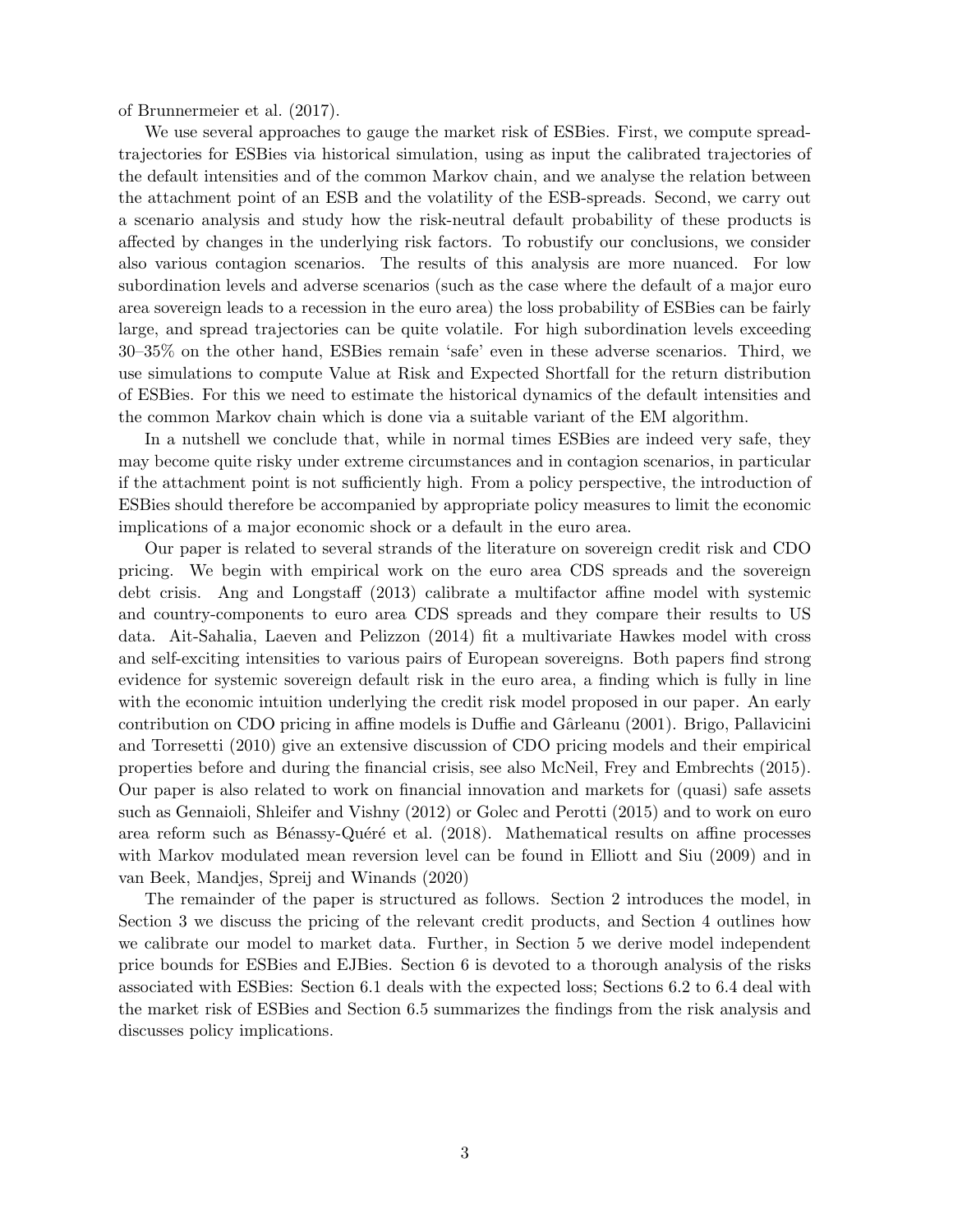## 2 The Model

Throughout we consider a portfolio of J sovereigns with default times  $\tau^j$  and default indicators  $Y_t^j = \mathbb{1}_{\{\tau^j \leq t\}}, 1 \leq j \leq J$ , defined on a probability space  $(\Omega, \mathcal{F}, \mathbb{Q})$  with filtration  $\mathbb{G} = (\mathcal{G}_t)_{t \geq 0}$ . G is the global filtration, that is all processes introduced are G adapted. In financial terms the σ-field  $\mathcal{G}_t$  describes the information available to investors at time t. We assume that  $(\Omega, \mathcal{F}, \mathbb{Q})$ supports a J-dimensional standard Brownian motion  $\boldsymbol{W} = (W_t^1, \dots, W_t^J)_{t \geq 0}$  and a finite-state Markov chain X, independent of W, with state space  $S^X = \{1, 2, ..., K\}$  and generator matrix  $Q = (q_{kl})_{1 \leq k,l \leq K}$ . The chain X will be used to model transitions between K different states or regimes of the euro area economy, and for  $k \neq l$ ,  $q_{kl}$  gives the intensity of a jump from state k to state l. The measure  $\mathbb Q$  is the risk-neutral measure used for the valuation of ESBies; price dynamics under the historical measure P are considered in Section 6.4. In the analysis of the model we also use the filtration  $\mathbb{F} = (\mathcal{F}_t)_{t\geq 0}$  that is generated by the Brownian motion W and the Markov chain X.

Our default model is outlined in the following two assumptions.

- **A1)** For all  $1 \leq j \leq J$  the default time  $\tau^j$  is given by  $\tau^j = \inf \{ t \geq 0 : \int_0^t \gamma_s^j ds > \Theta^j \}.$ Here  $\gamma^1, \ldots, \gamma^J$  are strictly positive processes (the hazard rates of the default times), and  $\Theta^1, \ldots, \Theta^J$  are independent unit-exponentially distributed random variables that are independent of the hazard rate processes  $\gamma^1, \ldots, \gamma^J$ . For notational convenience we introduce the vector process  $\boldsymbol{\gamma} = (\gamma_t^1, \dots, \gamma_t^J)_{t \geq 0}$ .
- **A2)** The processes  $\gamma^1, \ldots, \gamma^J$  follow CIR-type dynamics with Markov modulated and timedependent mean-reversion level, that is

$$
d\gamma_t^j = \kappa^j(\mu^j(X_t)e^{\omega^jt} - \gamma_t^j)dt + \sigma^j\sqrt{\gamma_t^j}dW_t^j, \ 1 \le j \le J,
$$
\n(2.1)

for constants  $\kappa^j, \sigma^j > 0$ ,  $\omega_j \geq 0$  and functions  $\mu^j : S^X \to (0, \infty)$ .

Assumption A1 is the standard construction of conditionally independent doubly stochastic default times, see for instance McNeil et al. (2015, Chapter 17). For small  $\Delta t$  the quantity  $\mathbb{1}_{\{\tau^j>t\}}\gamma_t^j\Delta t$  gives the probability that firm j defaults in the period  $(t, t + \Delta t]$ , that is  $\gamma^j$  is the *default intensity* of firm j. Assumption A1 implies that  $\tau^1, \ldots, \tau^J$  are independent given the realisation of the process  $\gamma$ . Dependence of default events is caused by the special form of the hazard rate dynamics in A2. More precisely, the assumption that the mean-reversion levels  $\mu^1, \ldots, \mu^J$  of the hazard rate processes depend on the common finite-state Markov chain  $X$  creates co-movement in the hazard rate of different sovereigns, so that, unconditionally, default times are dependent. Our setup permits also country-specific fluctuations in hazard rates; these are generated by the independent Brownian motions  $W^1, \ldots, W^J$  driving the hazard rate dynamics. Time dependence in the mean reversion level is introduced via the factor  $e^{\omega^j t}$ , since this facilitates the calibration to single-name CDS spreads.

Following Brunnermeier et al. (2017), we mostly consider  $K = 3$  states of the euro area economy. We interpret these states as expansion (state one), mild recession (state two) and strong recession (state three). This is in line with our calibration results in Sections 4. There we find that, for the vast majority of euro area members,  $\mu^{J}(1) < \mu^{j}(2) < \mu^{j}(3)$ ; that is, the mean reversion level of the hazard rates of euro area members is lowest in state one and highest in a state three. A statistical analysis in Section 6.4 shows that a model of the form  $(2.1)$  with  $K = 3$  states can also be used to describe the evolution of the calibrated hazard rates under the historical measure P.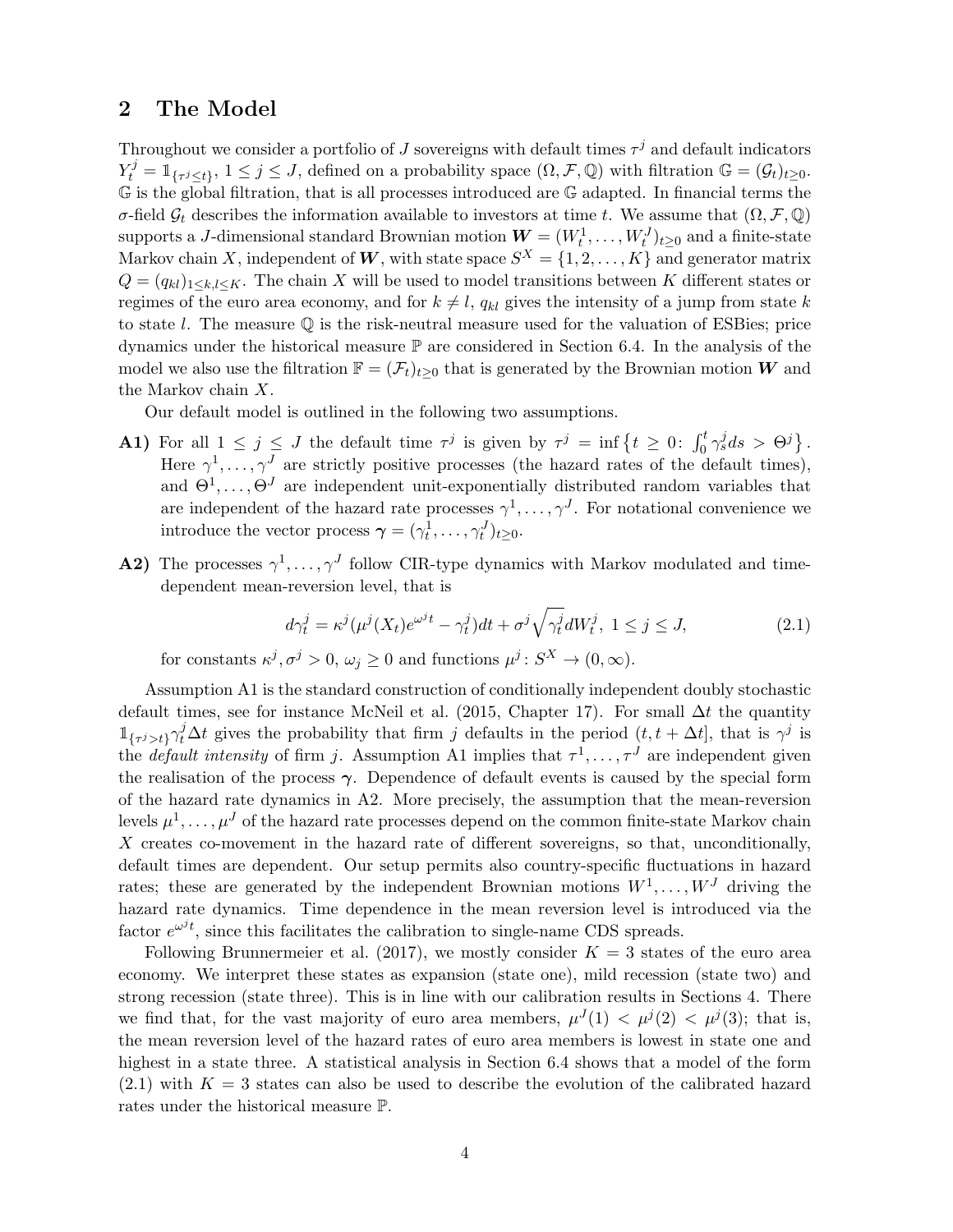Remark 2.1. It is often claimed that the default of a euro area member might lead to contagion, that is, one expects the credit spreads of non-defaulted member states to jump upward in reaction to a default. This cannot be modelled in a setting with conditionally independent defaults where the hazard rate dynamics (and hence single-name credit spreads) are exogenously given and independent of the default history. Nonetheless, we prefer to work with conditional independence<sup>3</sup>, for the following reasons. First, if appropriate measures are taken to limit the economic fallout from the default of an euro area member, conditional independence might be realistic, see Bénassy-Quéré et al.  $(2018)$  for an in-depth discussion of this point. Second, conditional independence is sufficient for a static risk analysis of ESBies. In fact, we explain in Section 5 that the whole range of arbitrage-free prices of (stylized) ESBies and EJBies consistent with observed CDS spreads can be obtained within our model if parameters are chosen appropriately. Third, without conditional independence, the price of single-name credit derivatives depends on the default state and the hazard rate of other sovereigns in the portfolio, and the calibration of the model to single-name CDS spreads is possible only for very small portfolios.

## 3 Credit Derivatives and ESBies

In this section we describe the payoff of credit default swaps (CDSs) and of ESBies and EJBies, and we sketch our methodology for pricing these products.

**Portfolio loss.** We fix a horizon  $T > 0$  and a set T of payment dates  $0 = t_0 < t_1 < \cdots <$  $t_N = T$  which, in practical applications, usually correspond to quarterly payments. We define for  $1 \leq j \leq J$  the cumulative loss process  $L^j$  of sovereign j by

$$
L_t^j = \sum_{n=1}^N \mathbb{1}_{\{t_{n-1} < \tau^j \le t_n\}} \mathbb{1}_{\{t \ge t_n\}} \delta_{t_n}^j, \quad t \in [0, T], \tag{3.1}
$$

where the random variable  $\delta_t^j$  $t_{t_n}$  gives the loss given default (LGD) of sovereign j at time  $t_n$ .<sup>4</sup> We assume that, given  $\mathcal{F}_{t_n}$ , the LGD  $\delta_t^j$  $t_n$  is beta distributed with  $E(\delta_t^j)$  $\mathcal{F}_{t_n} \mid \mathcal{F}_{t_n}$ ) =  $\delta^j(X_{t_n})$  for a function  $\delta^j: S^X \to (0,1]$ . We further assume that, given  $X_{t_n}$ ,  $\delta_t^j$ .  $t_n$  is independent of all other model quantities. In our parametrization the function  $\delta^j$  is increasing, so that the LGD is higher in recession states. Given portfolio weights  $w^j > 0$  such that  $\sum_{j=1}^J w^j = 1$ , we define the portfolio loss by

$$
L_t = \sum_{j=1}^{J} w^j L_t^j, \quad t \le T.
$$
\n(3.2)

The payoff of relevant credit derivatives can be described in terms of  $L^j$  and L. In particular, we model the cash flow stream of the protection-buyer position in a CDS on sovereign  $j$  with spread x and premium payment dates  $\mathbb T$  by

$$
L_t^j - \sum_{t_n \le t} x(t_n - t_{n-1}) \mathbb{1}_{\{\tau_j > t_n\}}, \quad 0 \le t \le T. \tag{3.3}
$$

<sup>3</sup>In Section 6.3 we relax this assumption and study the impact of contagion on the market risk for ESBies.

<sup>&</sup>lt;sup>4</sup>We prefer to work with (3.1) instead of the more standard definition  $L_t^j = \mathbb{1}_{\{\tau_j \leq t\}} \delta^j(X_{\tau^j})$  as (3.1) is more convenient for CDS pricing. In any case, for  $(t_n - t_{n-1})$  small the two definitions of  $L^j$  are close to each other.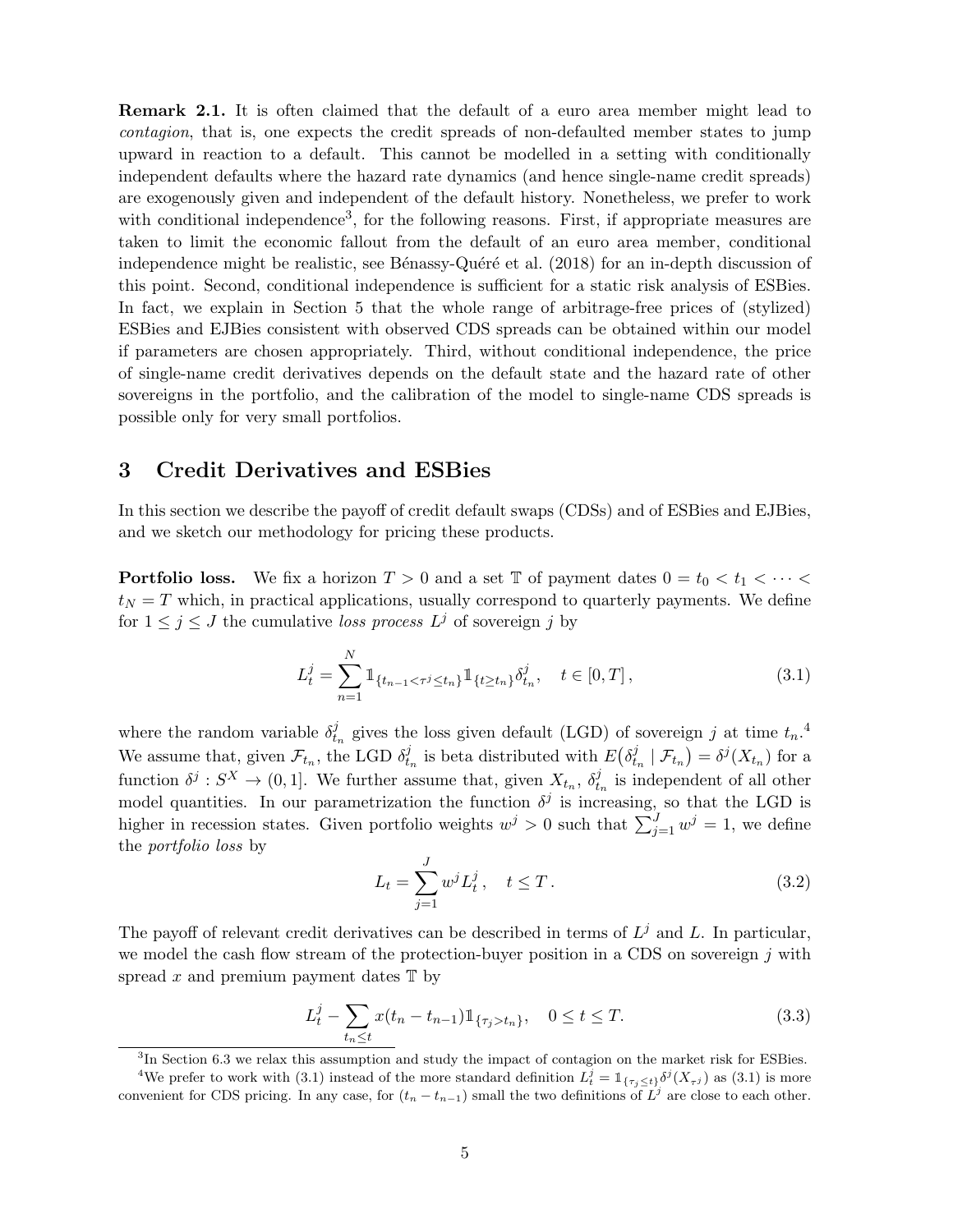ESBies and EJBies. ESBies have not been issued so far, so there is no description of the payment structure of an actual product and no term sheet. Therefore, we consider stylized versions of these products. These stylized ESBies and EJBies do capture the essential features of every CDO structure, namely pooling and tranching of default risk, so they suffice to analyze the qualitative properties of ESBies. Denote by  $V_T = 1 - L_T$  the normalized value of the asset pool and note that  $V_T = 1$  if there are no defaults in the portfolio. The constant  $\kappa \in (0,1)$ denotes the lower (upper) attachment point of the senior (junior) tranche. Then the payoff of a stylized ESB respectively a stylized EJB at T is defined to be

$$
ESB_T = \min(V_T, 1 - \kappa) = V_T - (V_T - (1 - \kappa))^+ = (1 - L_T) - (\kappa - L_T)^+, \qquad (3.4)
$$

$$
EJB_T = (V_T - (1 - \kappa))^+ = (\kappa - L_T)^+.
$$
\n(3.5)

In this way, the EJB bears the first  $100\kappa$  percent of the loss in the portfolio, if the loss exceeds  $\kappa$ , the ESB is affected as well. While stylized ESBies and EJBies are path independent, in the sense that their payoff is a function of the portfolio loss at the maturity date  $T$  only, our analysis is easily extended to path dependent payoffs.

Note that, by definition, we have the following put-call-parity-type relation for the payoff of a stylized ESB and a stylized EJB with identical attachment point  $\kappa$ 

$$
ESBT + EJBT = VT and hence 
$$
ESBT = (1 - LT) - EJBT
$$
 (3.6)
$$

**Pricing Methodology.** For simplicity, we assume that the risk-free short rate is constant and equal to  $r \geq 0$ . We introduce the money market account  $B_{t,s} = \exp(r(s-t)), s > t$ , so that  $B_{t,s}^{-1}$  is the discount factor at time t for a payoff due at time s. We use standard riskneutral valuation for the pricing of credit derivatives. Hence the price at t of any integrable  $\mathcal{G}_s$ measurable contingent claim H is equal to  $H_t = E\left(B(t, s)^{-1}H \mid \mathcal{G}_t\right)$ , where the expectation is taken under the risk-neutral measure Q.

Our main tool for computing prices of credit derivatives is the following extension of the extended Laplace transform for CIR processes, see Duffie, Pan and Singleton (2000), to the case of a Markov modulated mean-reversion level. A related result was derived in Elliott and Siu (2009) for the case a single CIR-type process, see also van Beek et al. (2020)

**Proposition 3.1.** Denote by  $\mathbb{F} = (\mathcal{F}_t)_{t>0}$  the filtration generated by the Brownian motion **W** and the Markov chain X. Consider vectors  $a, u \in \mathbb{R}^J_+$  and a function  $\xi : S^X \to \mathbb{R}$ . Fix some horizon date  $s \leq T$ . Then it holds that for  $0 \leq t < s$ 

$$
E\left(\xi(X_s)\exp\left(-\int_t^s \boldsymbol{a}'\gamma_{\theta}d\theta\right)e^{-\boldsymbol{u}'\gamma_s}|\mathcal{F}_t\right)=v(t,X_t)\exp\left(\boldsymbol{\beta}(s-t,\boldsymbol{u})'\gamma_t\right). \qquad (3.7)
$$

Here  $\beta(\cdot,\mathbf{u}) = (\beta_1(\cdot,\mathbf{u}),\ldots,\beta_J(\cdot,\mathbf{u}))'$  and the functions  $\beta_j(\cdot,\mathbf{u}), 1 \leq j \leq J$ , solve the Riccati equation

$$
\partial_t \beta_j(t, \mathbf{u}) = -\kappa^j \beta_j(t, \mathbf{u}) + \frac{1}{2} (\sigma^j)^2 \beta_j^2(t, \mathbf{u}) - a_j, 0 < t \leq s \,, \tag{3.8}
$$

with initial condition  $\boldsymbol{\beta}(0, \boldsymbol{u}) = -\boldsymbol{u}$ . Moreover, with  $\boldsymbol{v}(t) = (v(t, 1), \dots, v(t, K))'$ , the function  $v: [0, s] \times S^X \to \mathbb{R}$  satisfies the linear ODE system

$$
-\frac{d}{dt}\boldsymbol{v}(t) - \text{diag}\left(\bar{\mu}_1(t), \ldots, \bar{\mu}_K(t)\right)\boldsymbol{v}(t) = Q\boldsymbol{v}(t), \quad on \ [0, s], \tag{3.9}
$$

with terminal condition  $\mathbf{v}(s) = \boldsymbol{\xi}$  and with  $\bar{\mu}_k(t) = \sum_{j=1}^J e^{\omega^j t} \kappa^j \mu^j(k) \beta_j(s-t, \boldsymbol{u}).$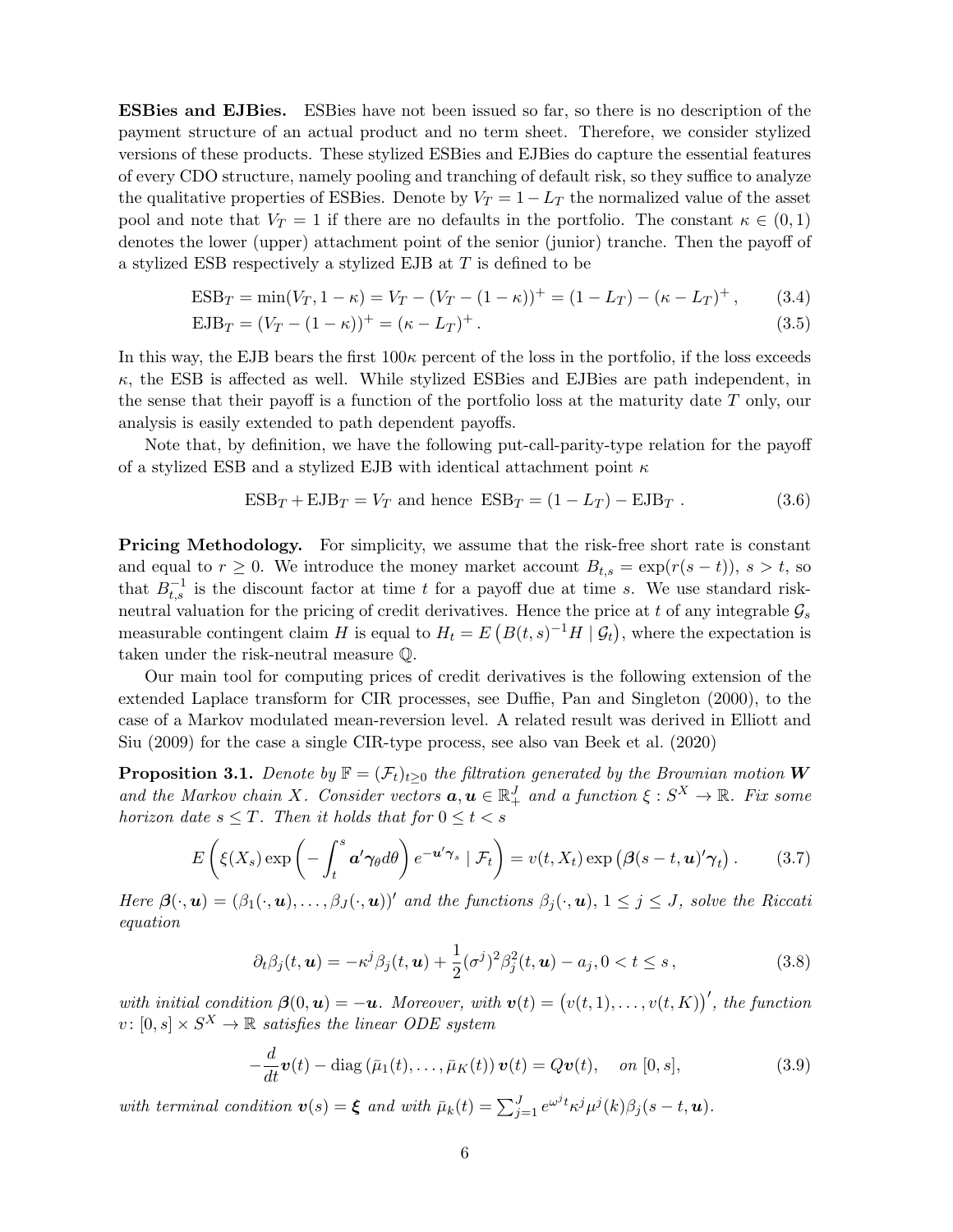The proof is given in Appendix A. The functions  $\beta_i(t, \mathbf{u})$  are known explicitly, see for instance Filipovic (2009) for details. Essentially, Proposition 3.1 shows that computing the extended Laplace transform of  $\gamma$  is not much more complicated than in the classical case of independent CIR processes; the only additional step is to solve the K-dimensional linear ODE system (3.9) for the function  $v(t)$ , which is straightforward to do numerically.

Next, to illustrate the use of Proposition 3.1, we consider the pricing of a survival claim and of a CDS on sovereign j.

**Survival claim.** The payoff of a survival claim on sovereign  $j$  with maturity date  $s$  and payoff function  $f: S^X \to \mathbb{R}$  is of the form  $\mathbb{1}_{\{\tau^j>s\}}f(X_s)$ . Using standard results on doubly stochastic default times, the price of this claim at time  $t \leq s$  is

$$
E\left(B_{t,s}^{-1}\mathbb{1}_{\{\tau^j>s\}}f(X_s)\mid \mathcal{G}_t\right)=\mathbb{1}_{\{\tau^j>t\}}B_{t,s}^{-1}E\left(e^{-\int_t^s\gamma_s^jds}f(X_s)\mid \mathcal{F}_t\right),
$$

and the expectation on the right can be computed from Proposition 3.1 with  $a = e^j$ ,  $u = 0$ and  $\xi = f$ .

Credit default swap. We briefly discuss CDS pricing in our setup, since this is crucial for model calibration. From the payoff description (3.3), pricing a CDS contract amounts to computing the conditional expectation

$$
E\left(\sum_{n=1}^{N} B_{t,t_n}^{-1} \mathbb{1}_{\{\tau_j \in (t_{n-1}, t_n]\}} \delta_{t_n}^j - \sum_{n=1}^{N} x(t_n - t_{n-1}) B_{t,t_n}^{-1} \mathbb{1}_{\{\tau_j > t_n\}} \mid \mathcal{G}_t\right).
$$
(3.10)

Denote by  $V_t^{\text{prem}}$  $t_t^{\text{prem}}$  and  $V_t^{\text{def}}$  the present value of the premium and the default leg, that is

$$
V_t^{\text{prem}}(x) = \sum_{n=1}^{N} B_{t,t_n}^{-1} x(t_n - t_{n-1}) E\left(\mathbb{1}_{\{\tau_j > t_n\}} \mid \mathcal{G}_t\right),
$$
  

$$
V_t^{\text{def}} = \sum_{n=1}^{N} B_{t,t_n}^{-1} E\left(\mathbb{1}_{\{\tau_j \in (t_{n-1}, t_n]\}} \delta_{t_n}^j) \mid \mathcal{G}_t\right)
$$
  

$$
= \sum_{n=1}^{N} B_{t,t_n}^{-1} E\left(\mathbb{1}_{\{\tau_j \in (t_{n-1}, t_n]\}} \delta^j(X_{t_n}) \mid \mathcal{G}_t\right).
$$
 (3.11)

To obtain (3.11), we have used the fact that the default leg of the CDS is linear in the loss given default, so that we can replace  $\delta_{t_n}^j$  with its conditional expectation. The premium leg is simply the sum of survival claims. The evaluation of (3.11) is more involved, and we now show how this can be achieved via Proposition 3.1. Fix any two consecutive payment dates  $t_{n-1}, t_n$  of T and assume w.l.o.g. that  $t \leq t_{n-1}$ . Since  $\mathbb{1}_{\{t_{n-1} < \tau^j \leq t_n\}} = \mathbb{1}_{\{\tau^j > t_{n-1}\}} - \mathbb{1}_{\{\tau^j > t_n\}}$ , we can write the term  $E\left(\mathbb{1}_{\{\tau_j \in (t_{n-1}, t_n]\}} \delta_j(X_{t_n}) \mid \mathcal{G}_t\right)$  in the form

$$
E\left(\mathbb{1}_{\{\tau^j>t_{n-1}\}}\delta^j(X_{t_n})\mid\mathcal{G}_t\right)-E\left(\mathbb{1}_{\{\tau^j>t_n\}}\delta^j(X_{t_n})\mid\mathcal{G}_t\right).
$$
\n(3.12)

The second term in (3.12) is a survival claim. By iterated conditional expectations, we get that the first term is equal to

$$
E\left(\mathbb{1}_{\{\tau^j>t_{n-1}\}}E\left(\delta^j(X_{t_n})\mid\mathcal{G}_{t_{n-1}}\right)\mid\mathcal{G}_t\right).
$$
\n(3.13)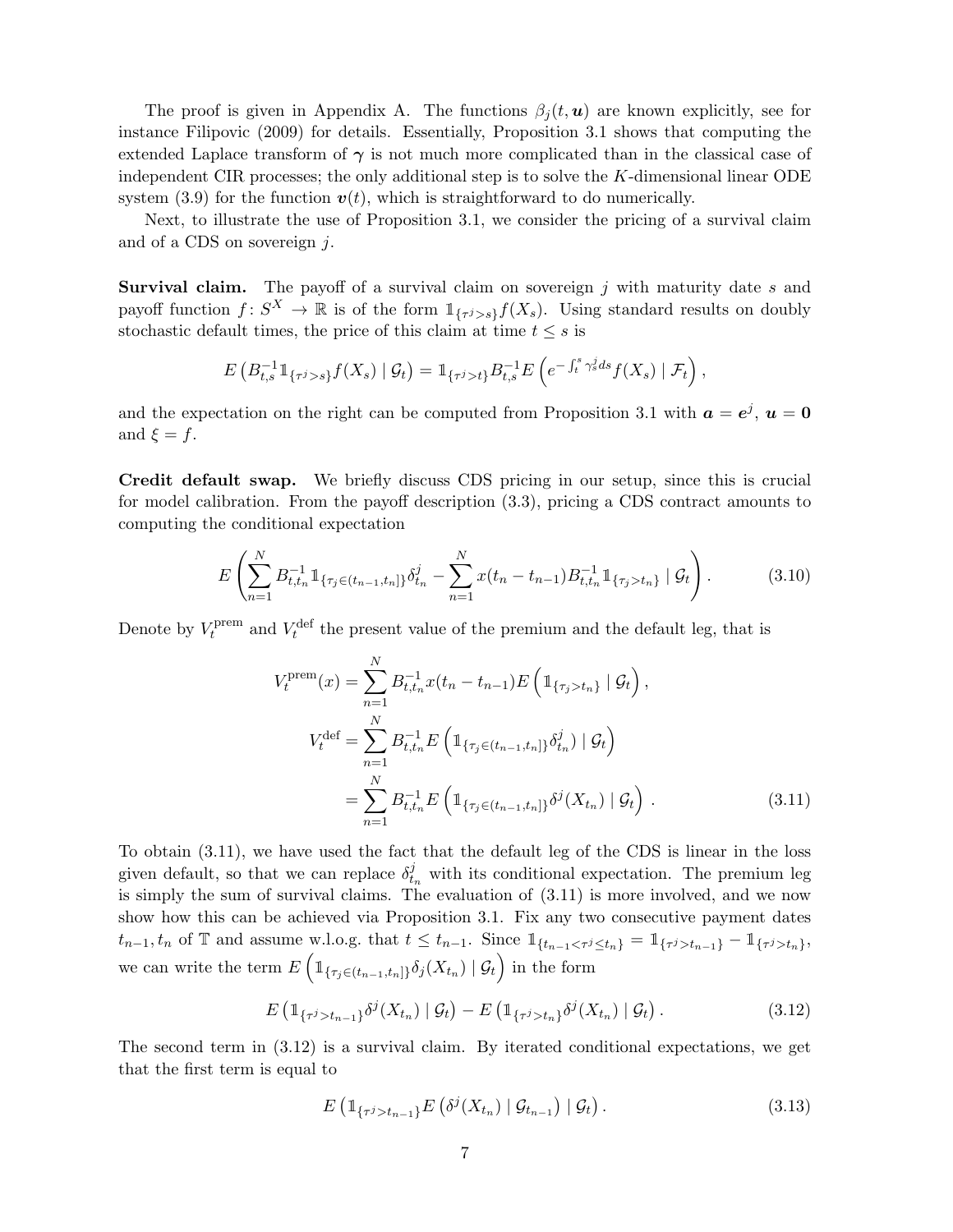Since X is Markov, it holds that  $E(\delta^{j}(X_{t_n}) | \mathcal{G}_{t_{n-1}}) = v^{\delta}(t_{n-1}, X_{t_{n-1}})$  for a suitable function  $v^{\delta}$ :  $[0, t_n] \times S^X \to \mathbb{R}$  (given by the solution of an ODE system), so (3.13) reduces to computing  $E\left(\mathbb{1}_{\{\tau^j>t_{n-1}\}}v^{\delta}(t_{n-1},X_{t_{n-1}})\mid \mathcal{G}_t\right)$ , which is a standard pricing problem for a survival claim.

**ESBies.** Let  $\mathbf{L}_t = (L_t^1, \ldots, L_t^J)$ . The price of an ESB at time  $t \in \{t_0, t_1, \ldots, t_N\}$  is given by

$$
E\left(B_{t,T}^{-1}((1-L_T)-(\kappa-L_T)^+)\mid \mathcal{G}_t\right)=:h^{\text{ESB},\kappa}\left(t,X_t,\gamma_t,\mathbf{L}_t\right)
$$
\n(3.14)

for a suitable function  $h^{\text{ESB},\kappa}$ . This follows from the fact that the processes  $(X_{t_n}, \gamma_{t_n}, L_{t_n})_{n=0}^N$ are jointly Markov; we omit the details. Similarly, the price of an EJB is given by

$$
h^{\text{EJB},\kappa}(t, X_t, \gamma_t, \mathbf{L}_t) := E\left(B_{t,T}^{-1}(\kappa - L_T)^{+}) | \mathcal{G}_t\right).
$$
\n(3.15)

In order to evaluate the function  $h^{\text{EJB},\kappa}$  we use Monte Carlo simulation. For the computation of the function  $h^{\text{ESB},\kappa}$  we use that  $h^{\text{ESB},\kappa} = E\left(B_{t,T}^{-1}(1-L_T) \mid \mathcal{G}_t\right) - h^{\text{EJB},\kappa}$  and we compute the expected discounted portfolio loss analytically using Proposition 3.1.

## 4 Calibration

#### 4.1 Data and calibration design

The available data consist of weekly CDS spread quotes from ICE data services for ten euro area sovereigns and times-to-maturity equal to 1, 2, 3, 4 and 5 years over the period January 7, 2009 until September 3, 2018, giving rise to 510 observation dates. The sovereigns used in our analysis are Austria (AUT), Belgium (BEL), Germany (DEU), Spain (ESP), Finland (FIN), France (FRA), the Republic of Ireland (IRL), Italy (ITA), the Netherlands (NLD) and Portugal (PRT), making up more than 90% of the eurozone GDP in 2018. Table 4 reports summary statistics (sample mean, sample standard deviation, minimum and maximum) of the CDS spreads, and their most recent Standard & Poor's credit-rating. Average spreads vary considerably across countries and, with the exception of Ireland, the term structures of the average spreads is upward sloping.

We calibrate the model via a loss function approach, using a set of modern optimization algorithms. For a given sovereign j, we denote by  $\text{cds}_{t,u}^j$  the market CDS spread at time t with time to maturity u and by  $\widehat{\text{cos}}_{t,u}^j$  the corresponding model spread. We work with three states of  $X$  and, in order to reduce the dimension of the parameter space, we fix the mean function of the state-dependent LGD  $\delta^j$  at the outset. The distinct values for  $\delta^j$  can be found in Table 5 in the appendix. Moreover, we use the EONIA at date t as a proxy for  $r_t$ . Hence the model spread at time t is a function of  $\gamma_t^j$  $t_i^j$  and  $X_t$  and of the parameters  $(\Theta^j, \sigma^j, Q)$  with  $\Theta^{j} = (\mu^{j}(1), \mu^{j}(2), \mu^{j}(3), \kappa^{j}, \omega^{j}),$  that is

$$
\widehat{\mathrm{cds}}_{t,u}^j = \widehat{\mathrm{cds}}(u, \gamma_t^j, \Theta^j, \sigma^j, Q, X_t).
$$

We use  $s_0 < s_1 < \cdots < s_M$  to denote the observation dates and we write  $\{\bm{\gamma}_{s_m}\} = \{\bm{\gamma}_{s_0}, \ldots, \bm{\gamma}_{s_M}\}$ and  $\{X_{s_m}\} = \{X_{s_0}, \ldots, X_{s_M}\}.$  We define for sovereign j and observation date  $s_m$  the quadratic loss function

$$
l_{s_m}^j(\gamma_{s_m}^j,\Theta^j,\sigma^j,Q,X_{t_m})=\sum_{u\in\mathcal{T}}\left(\operatorname{cds}_{s_m,u}^j-\widehat{\operatorname{cds}}(u,\gamma_{s_m}^j,\Theta^j,\sigma^j,Q,X_{s_m})\right)^2,
$$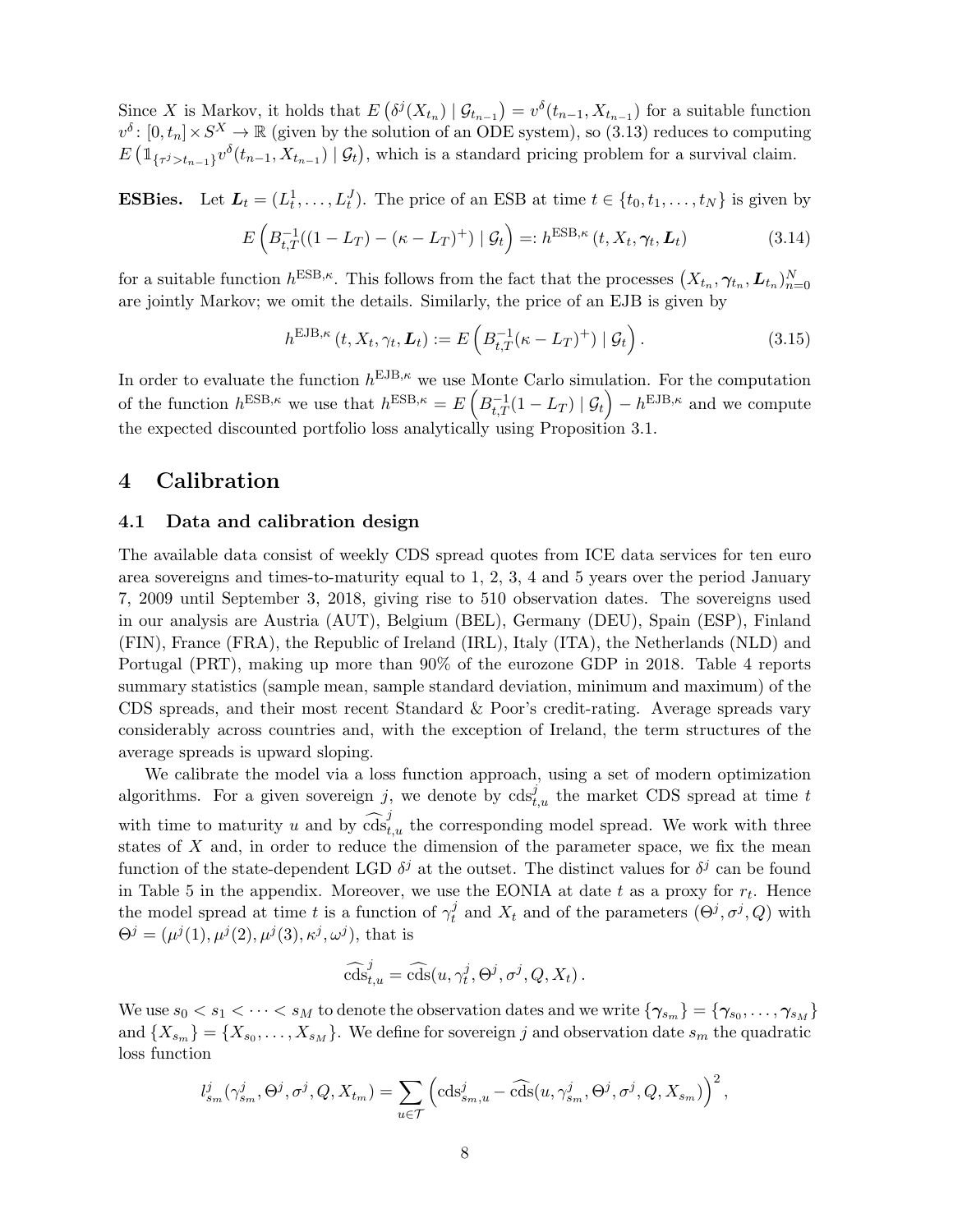where  $\mathcal T$  denotes a set of different times to maturity. We determine the model parameters and the realized trajectories  $\{\gamma_{s_m}\}\$ and  $\{X_{s_m}\}\$  by minimizing the global calibration error  $\sum_{m=1}^M\sum_{j=1}^Jl_{s_m}^j(\gamma_t^j)$  $t_{tm}^{j}, \Theta^{j}, \sigma^{j}, Q, X_{t_m}$ ). For this we use an iterative approach, which is described in detail in Appendix B.

#### 4.2 Results

We implement this calibration methodology on the full time series of available CDS data, using maturities of one and five years  $(\mathcal{T} = \{1, 5\})$ . The reason for this choice is that one-year CDS spreads are particularly informative regarding the current value of the hazard rates and that five-year CDS are the most liquid. To assess the quality of the calibration, we report in Table 4.2 the root mean squared errors (RMSE). With the exception of Spain, pricing errors for the one-year spread are extremely small for all countries. For a maturity of five years, pricing errors are somewhat larger but still fairly small compared to the range of the corresponding data (see Table 4). The highest pricing errors arise for the countries with high average spreads. The quality of the calibration is illustrated further in Figure 7 in Appendix B, where we plot the time series of CDS spreads together with the model prices and the absolute pricing errors for the Germany and Italy. Summarizing, we conclude that the calibration provides a very good fit.

| Mat.  | AUT                   | BEL  | DEU |                                               | ESP FIN FRA |  | $\operatorname{IRL}$ | ITA. | NLD.   | PRT.  |  |
|-------|-----------------------|------|-----|-----------------------------------------------|-------------|--|----------------------|------|--------|-------|--|
|       | Pricing Errors (RMSE) |      |     |                                               |             |  |                      |      |        |       |  |
|       | 6.36                  | 8.70 |     | $4.73$ $39.72$ $3.58$ $6.75$ $4.58$           |             |  |                      | 0.45 | 2.90   | 1.49  |  |
| $5 -$ |                       |      |     | 15.58 15.30 9.26 45.41 6.73 13.07 40.10 34.76 |             |  |                      |      | -10.60 | 66.56 |  |

Table 1: Calibration error in basis points for maturities ofone and five years.

Tables 2 and 3 report the parameter values resulting from the calibration. First, note that the ordering of the mean-reversion levels is in line with the interpretation of the states of  $X$ as expansion, mild and strong recession: it holds that  $\mu^{j}(1) < \mu^{j}(2) < \mu^{j}(3)$ .<sup>5</sup> This ordering of the long-term means is clear evidence that there is strong comovement in the market's perception of the credit quality of euro area members.

The mean reversion speed  $\kappa^j$  is quite low for all countries, and for four of them (Austria, Belgium, Finland and France) it is equal to the exogenously imposed lower bound of 0.1. Consequently, market participants expect idiosyncratic credit shocks to have a long-lasting effect across the term structure of CDS spreads. The motivation for including the parameter  $\omega^j$  is to better capture the upward sloping term structure of most of the CDS series. In fact, for  $\omega^j = 0$ , one would obtain negative values for  $\kappa^j$  — a common phenomenon also reported e.g. in Ang and Longstaff (2013). Table 3 reports the estimate of the generator matrix Q. Note that, for the estimated Q, transitions to non-neighbouring states have zero probability.

Figure 1 plots the square root of the calibrated hazard rates<sup>6</sup> together with the calibrated trajectory of the Markov chain  $X$ . The process  $X$  remains in state one for most of the sample period, the only exceptions occur at the height of the European sovereign debt crisis from mid-2010 until late 2013, when the chain visits states two and three before settling in state

<sup>&</sup>lt;sup>5</sup>The only exception is Germany with  $\mu(1) \geq \mu(2)$ . This reverse ordering is easily explained by Germany's prominent role as the eurozone's safe haven in times of financial distress.

<sup>&</sup>lt;sup>6</sup>We plot  $\sqrt{\gamma^j}$  as this is the natural scale for a CIR process.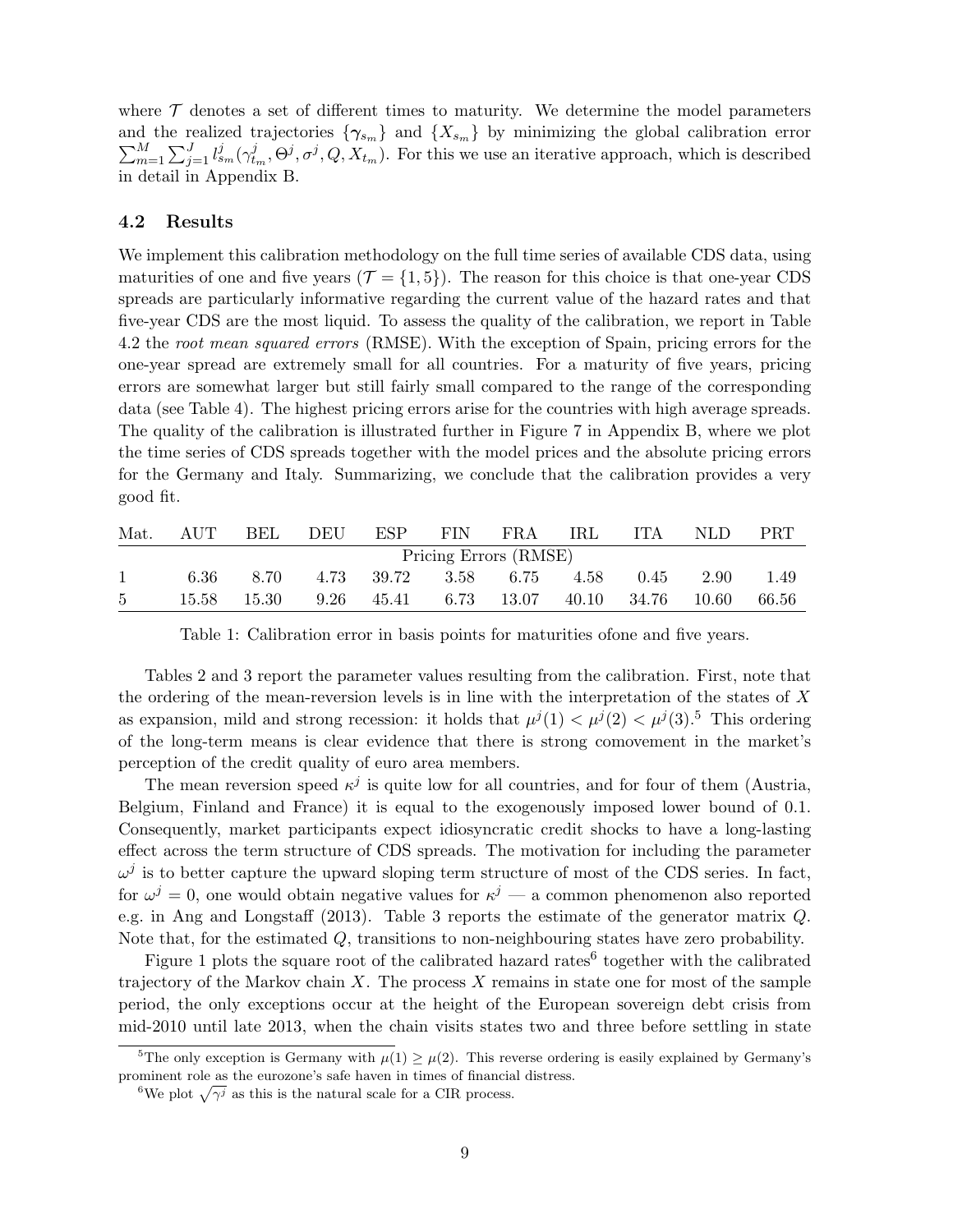one again. In general, the paths of the hazard rates are in line with the movement of the chain. Exceptional individual events such as the rise of the Portuguese hazard rates at the beginning of 2016 or the sudden upward movement of Italian rates during mid-2018 are of idiosyncratic nature.

| Param.   | $_{\rm AUT}$ | BEL    | DEU    | ESP    | FIN    | <b>FRA</b> | IRL    | ITA    | <b>NLD</b> | PRT    |
|----------|--------------|--------|--------|--------|--------|------------|--------|--------|------------|--------|
| $\mu(1)$ | 0.0049       | 0.0044 | 0.0027 | 0.0053 | 0.0047 | 0.0051     | 0.0177 | 0.0710 | 0.0045     | 0.0656 |
| $\mu(2)$ | 0.0049       | 0.0128 | 0.0001 | 0.0189 | 0.0048 | 0.0085     | 0.0746 | 0.0727 | 0.0049     | 0.2030 |
| $\mu(3)$ | 0.0424       | 0.0486 | 0.0338 | 0.0558 | 0.0209 | 0.0502     | 0.2498 | 0.4099 | 0.0458     | 0.2115 |
| $\kappa$ | 0.1000       | 0.1000 | 0.1076 | 2.6879 | 0.1000 | 0.1000     | 0.1920 | 0.1215 | 0.1197     | 0.1181 |
| $\omega$ | 0.1730       | 0.1924 | 0.1534 | 0.0826 | 0.1592 | 0.1916     | 0.0004 | 0.0011 | 0.0994     | 0.0219 |
| $\sigma$ | 0.1447       | 0.1152 | 0.0872 | 0.2472 | 0.0639 | 0.1075     | 0.1994 | 0.2113 | 0.0925     | 0.3162 |

Table 2: Calibration results: parameters of hazard rate dynamics .

|                            | State 1   | State 2   | State 3   |
|----------------------------|-----------|-----------|-----------|
| State 1 (expansion)        | $-0.1421$ | 0.1421    | 0.0000    |
| State 2 (mild recession)   | 0.5843    | $-1.1685$ | 0.5843    |
| State 3 (strong recession) | 0.0000    | 0.9630    | $-0.9630$ |

Table 3: Calibration results: generator matrix  $Q$  of  $X$ .

### 5 Model-independent price bounds for ESBies and EJBies

In this section, we determine model-independent price bounds for stylized ESBies and EJBies under the assumption that the expected loss of each sovereign in the portfolio is fixed. Moreover, we determine the worst-case default scenario associated with the price bounds and we relate this to a recent proposal for the rating of ESBies by the rating agency S&P, see Kraemer (2017). The expected-loss constraints can be viewed as a stylized way of calibrating the model to given CDS- or bond spreads.

We drop the time index and consider a portfolio with loss  $L = \sum_{j=1}^{J} w^j \delta^j Y^j$  with deterministic exposures  $w^j > 0$  summing to one and with LGD  $\delta^j \in [0,1],$   $1 \leq j \leq J$ . We do not specify the distribution of  $\delta^j$  at this point. Let  $L^j = \delta^j Y^j$ . We assume that the expected loss of each sovereign is fixed, that is  $E(L^j) = \overline{\ell}^j$  for some  $\overline{\ell}^j \in (0, 1)$ . The payoff of stylized ESBies and and EJBies is a function of the random vector  $\mathbf{L} = (L^1, \ldots, L^J)'$ , with values in  $[0, 1]^J$ . More precisely, with  $L = \sum_{j=1}^{J} w^{j} L^{j}$ , it holds that  $EJB = (\kappa - L)^{+}$  and  $ESB = 1 - L - EJB$ . Hence, the value of these contracts depends only on the distribution of  $\bm{L}$  on  $[0,1]^J$ . Denote by Q the set of all probability measures  $\pi$  on  $[0,1]^J$  such that  $E^{\pi}(L^j) = \overline{\ell}^j$  for all  $1 \leq j \leq J$ ; that is,  $Q$  is the set of all distributions of  $L$  that are consistent with the expected-loss constraints. Finding a lower bound on the value of ESBies corresponds to finding a probability measure  $\pi^* \in \mathcal{Q}$  such that for all  $\kappa \in [0, 1]$  and all  $\pi \in \mathcal{Q}$ 

$$
E^{\pi^*} (1 - L - (\kappa - L)^+) \le E^{\pi} (1 - L - (\kappa - L)^+); \tag{5.1}
$$

 $\pi^*$  will be called the *worst case distribution*. Since for  $\pi \in \mathcal{Q}$  it holds that  $E^{\pi}(L) = \sum_{j=1}^m w^j \overline{\ell}^j$ ,  $\pi^*$  equivalently solves the problem of maximizing the EJB-value  $E^{\pi}((\kappa - \sum_{j=1}^m w^j L^j)^+)$  over all  $\pi \in \mathcal{Q}$ .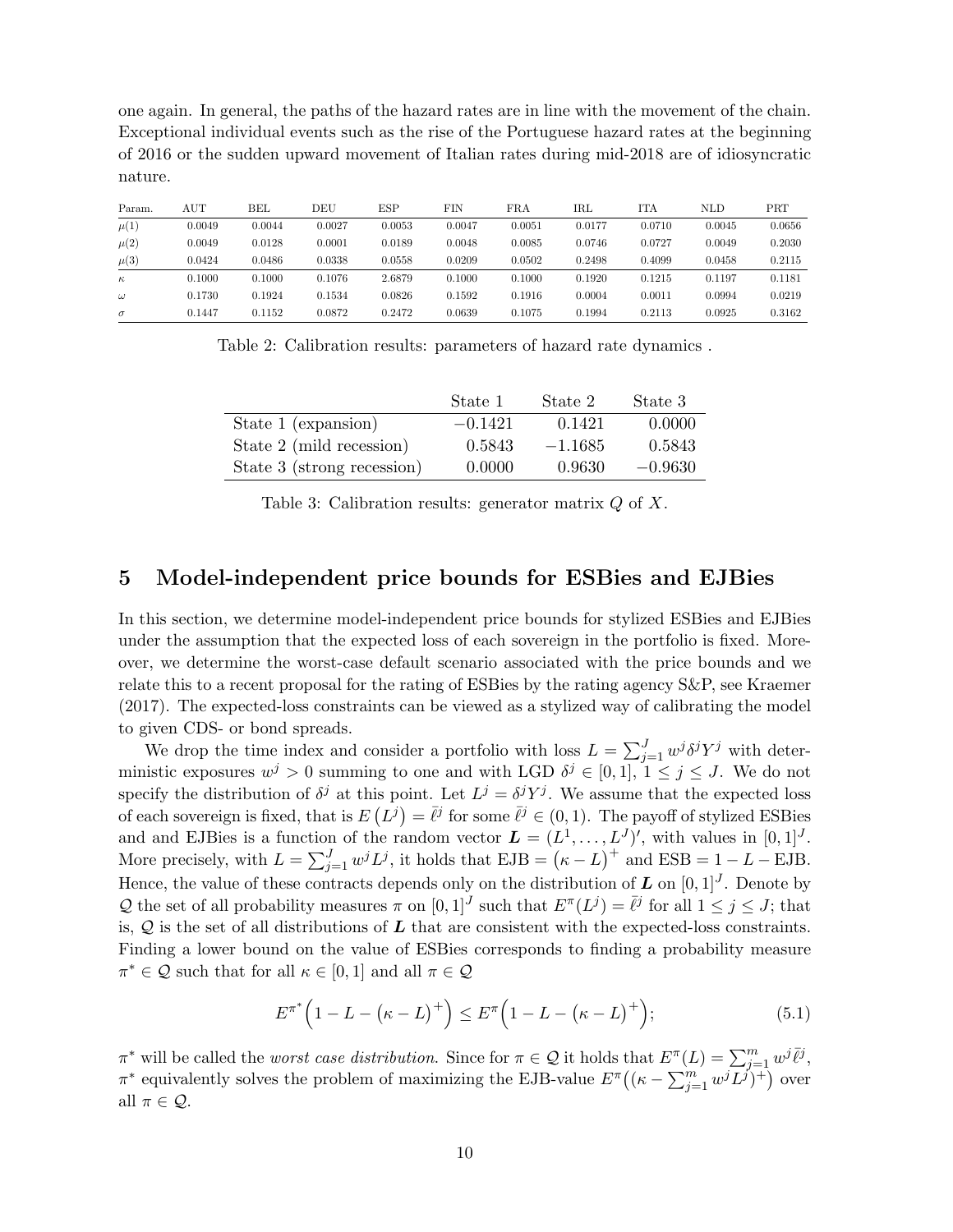

Figure 1: Time series plots of the estimated hazard rates and the calibrated Markov chain. Note that we graph  $\sqrt{\gamma_t}$ .

**Proposition 5.1.** Assume that the sovereigns are ordered in such a way that  $\bar{\ell}^1 \leq \bar{\ell}^2 \leq \ldots \bar{\ell}^J \leq$ 1, that is index 1 corresponds to the 'strongest' sovereign, index 2 to the 'second-strongest' and so on. Then

(i) The worst-case distribution  $\pi^* \in \mathcal{Q}$  is discrete and of the form

$$
\pi^*((1,\ldots,1)) = \bar{\ell}^1, \pi^*((0,1,\ldots,1)) = \bar{\ell}^2 - \bar{\ell}^1, \cdots, \pi^*((0,\ldots,0,1)) = \bar{\ell}^J - \bar{\ell}^{J-1},
$$
  

$$
\pi^*((0,\ldots,0)) = 1 - \bar{\ell}^J.
$$

The minimal ESB price respectively the maximal EJB price consistent with the expectedloss constraints is given by  $E^{\pi^*}(1 - L - (\kappa - L)^+)$  respectively by  $E^{\pi^*}((L - \kappa)^+)$ .

(ii) Given a random variable  $U \sim \mathcal{U}([0,1])$ , let  $L_j^* = 1_{\{U > 1 - \bar{\ell}^j\}}, 1 \leq j \leq J$ . Then the random vector  $(L_1^*, \ldots, L_J^*)'$  has distribution  $\pi^*$ , that is under the worst-case distribution the random variables  $L^1, \ldots, L^j$  are comonotonic.

The crucial point of the proposition is the fact that the dependence structure of  $(L^1, \ldots, L^J)'$ that minimizes the value of ESBies (or equivalently that maximizes the value of EJBies) is comonotonicity, see McNeil et al. (2015, Chapter 7) for details. A fully worked-out proof can be found in Appendix A.

We now discuss several economic implications of the proposition. First note that, under  $\pi^*$ , the LGD of all sovereigns is almost surely equal to one and  $\bar{\ell}^j = \pi^*(Y^j = 1)$ . Moreover,  $\pi^*$  maximizes the probability of large default "clusters": first, under  $\pi^*$  the event where all sovereigns default has probability  $\bar{\ell}^1$ . Since for  $\pi \in \mathcal{Q}$ ,

$$
\pi(L^1 = 1, \ldots, L^J = 1) \leq \pi(L^1 = 1) \leq E^{\pi}(L^1) = \overline{\ell}^1,
$$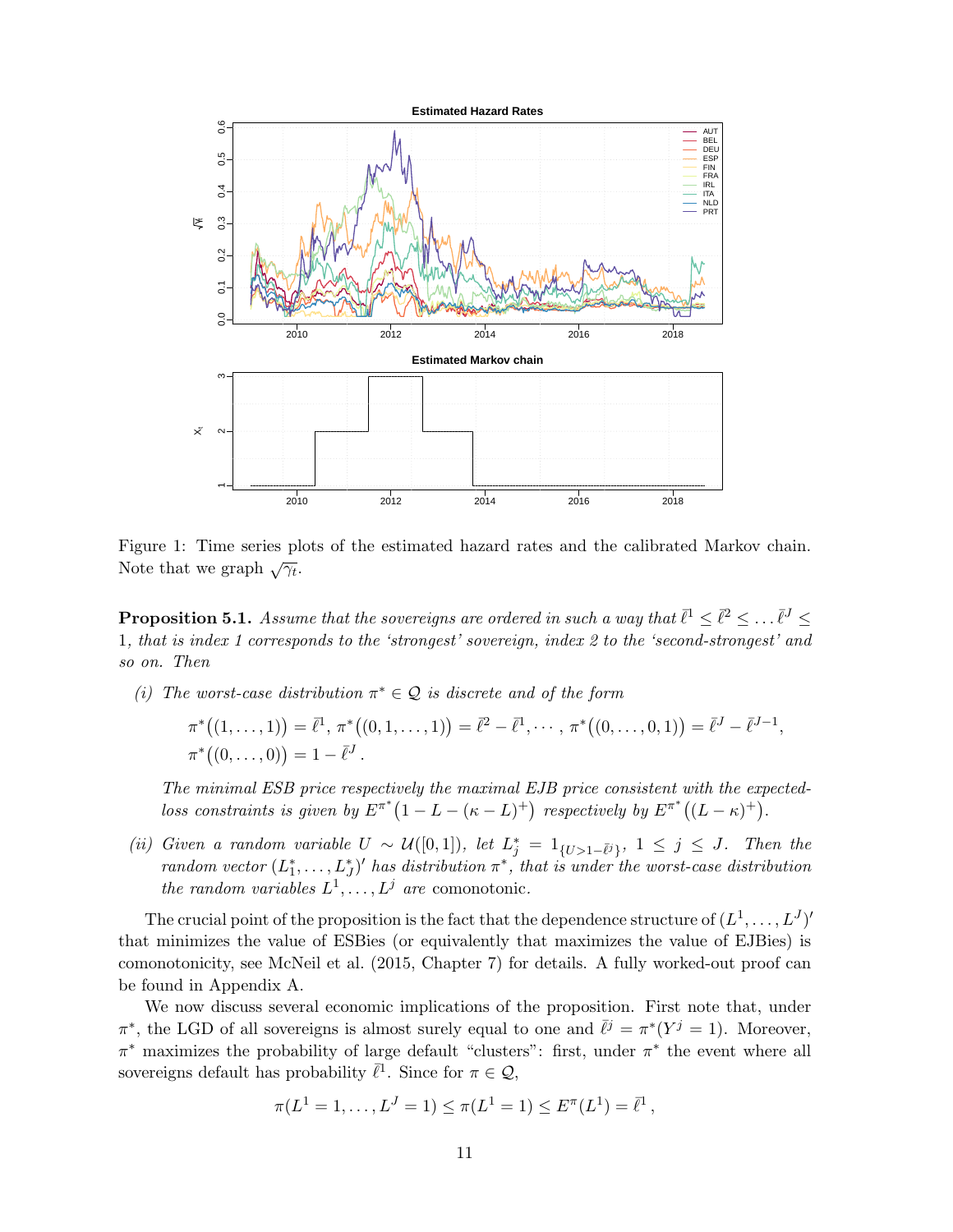this is the maximum value possible. Next, under  $\pi^*$  the event where all sovereigns except the strongest default has probability  $\bar{\ell}^2 - \bar{\ell}^1$ . It is easily seen that this is the maximum possible value given the expected-loss constraints and the probability attributed to the first cluster (the cluster where all sovereigns default). Similarly, the probability of the  $(n+1)$ -th cluster, where all but the strongest  $n$  sovereigns default, is maximal given the probability attributed to the first *n* clusters.

In the context of our default model, the form of  $\pi^*$  suggests that, for a given expected-loss level of the sovereigns, an ESB is more risky if one chooses high values for  $\mu^1(K), \ldots \mu^J(K)$ (the mean reversion levels of the default intensity in the recession state) and if the LGD is high in the recession state  $K$ . At the same time, the generator matrix has to be parameterized in such a way that the recession state is visited relatively infrequently in order to satisfy the expected-loss constraints. This intuition underlies the construction of the crisis scenarios in the numerical experiments reported in the next section. Note that it is possible to approximate the price bounds for ESBies and EJBies within the class of models introduced in Section 2; a precise construction is given in Section A.3 in Appendix A.

The default mechanism in (ii) has the following interpretation. With  $V = 1 - U$  it holds that  $L^j = 1_{\{V \le \bar{\ell}^j\}}$ . The random variable V can be viewed as a measure for the strength of the euro area economy; sovereign j defaults if V is below its default threshold  $\bar{\ell}^j$ . Note that this construction implies that sovereigns default exactly in the order of their credit quality; in particular, it is not possible that sovereign j defaults and the "weaker" sovereign  $i > j$  survives. The fact that, under  $\pi^*$ , the  $L^j$  are comonotonic (perfectly dependent) random variables implies that in the worst-case scenario there is no diversification between the sovereigns in the portfolio.

On the"weak-link approach" of S&P. In a recent technical document, Kraemer (2017) discusses how the rating agency S&P would determine a rating for ESBies and EJBies. The proposed methodology is termed weak-link approach and it works as follows: assume that the sovereigns are ordered according to their rating, so that sovereign one has the best rating and sovereign J has the worst rating and consider an ESB with attachment point  $\kappa$ . Define

$$
j^* = \min\{1 \le j \le J \colon \sum_{i=j}^J w^i \ge \kappa\}.
$$

Then under the weak-link approach the ESB is assigned the rating of sovereign  $j^*$ .

The assumption underlying this approach is that "sovereigns will default in the order of their ratings, with lowest rated sovereigns defaulting first" (Kraemer 2017, Page 4), so that the ESB incurs a loss as soon as the sovereign  $j^*$  defaults (in their analysis, S&P assumes that the LGD of all sovereigns is equal to one). The default mechanism underlying the weaklink approach of S&P is obviously identical to the construction of the loss variables  $L_j^*$  in Proposition 5.1(ii). We conclude that the weak-link methodology proposed by Kraemer (2017) attributes to an ESB the worst rating that is logically consistent with the ratings of the individual euro area sovereigns. In particular, diversification effects between euro area members are ignored completely.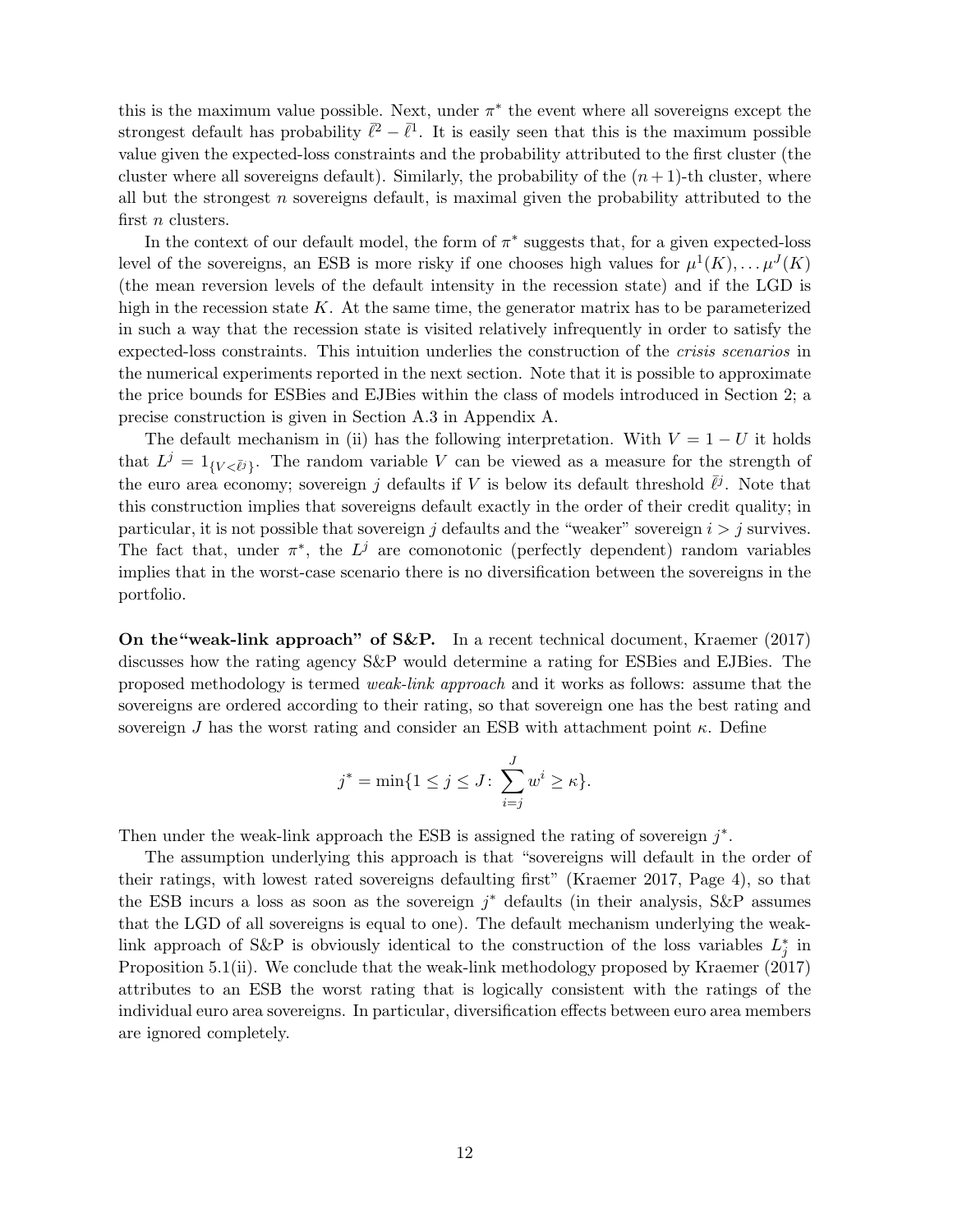## 6 Risk analysis

After the successful calibration of our model, we are now in a position to analyze the risks associated with ESBies. We begin with a short overview. In Section 6.1 we compute the risk-neutral expected loss (or equivalently the credit spread) of ESBies as a function of the attachment point  $\kappa$  for different parameter sets. We consider a base parameter set corresponding largely to the parameters obtained in the model calibration of Section 4, two crisis sets with higher default correlation, and the worst case loss distribution from Proposition 5.1.

The subprime credit crisis has shown that the expected loss at maturity gives only limited information regarding the riskiness of tranched credit products such as ESBies. In fact, the market value of AAA-rate senior tranches of mortgage backed securities (MBS) fell sharply during the crisis (some were even downgraded), creating huge losses for many MBS investors. To analyze if ESBies can perform all functions of a safe asset, we thus need to take a closer look at the associated market risk. We do this in several ways. First, we use a historical simulation approach and compute credit spread trajectories of ESBies for different attachment points, using as input the calibrated trajectories  $\{X_{s_m}\}\$  and  $\{\gamma_{s_m}\}\$  from Section 4. This analysis gives useful information on the relation between  $\kappa$  and the volatility of ESB credit spreads. Second, many potential ESB investors, such as managers of money market funds, are extremely risk averse so that "behavior in (quasi) safe asset markets may be subject to sudden runs when new information suggests even a minimal chance of a loss" (Golec and Perotti 2015). In Section 6.3 we therefore study how the risk-neutral loss probability  $\mathbb{Q}(L_T > \kappa)$  of ESBies is affected by changes in the underlying risk factors. To guard against model misspecification and to incorporate stylized facts regarding investor behavior on markets for safe assets, we include various contagion scenarios into this analysis. Third, in Section 6.4 we use simulations to study measures of market risk based on distribution of the negative returns of ESBies. In fact, most standard risk measures, such as Value at Risk or Expected Shortfall, are statistics of that distribution, see for instance McNeil et al. (2015).

Throughout this section we consider three possible states of the Markov chain  $X$  (i.e.  $K = 3$ , ESBies with a time to maturity of five years and, for simplicity, a risk free interest rate  $r = 0$ . Following Brunnermeier et al. (2017), we choose the portfolio weights  $w<sup>j</sup>$  according to the GDP proportions within the euro area; numerical values are given in Table 6 in Appendix B.

#### 6.1 Expected Loss of ESBies

In order to make the prices of ESBies with different attachment points  $\kappa$  comparable, we consider normalized ESBies with payoff  $\frac{1}{1-\kappa} \min(V_T, 1-\kappa)$ , so that the payoff of a normalized ESB is equal to one if there is no default, i.e. for  $L_T \leq \kappa$ . Moreover, we introduce the risk-neutral expected tranche loss

$$
\ell^{\text{ESB},\kappa}(0,X_0,\gamma_0,\mathbf{L}_0;Q,\boldsymbol{\mu})=1-\frac{1}{1-\kappa}h^{\text{ESB},\kappa}(0,X_0,\gamma_0,\mathbf{L}_0;Q,\boldsymbol{\mu}).\tag{6.1}
$$

Here  $\mu = {\mu^{j}(k)}$ ,  $1 \leq k \leq 3, 1 \leq j \leq J$ , Q is the generator matrix of X and the function  $h^{\text{ESB},\kappa}(t, X_t, \gamma_t, L_t; Q, \mu)$  gives the price of an ESB with attachment point  $\kappa$  at time t, see equation (3.14). We have made the parameters  $Q$  and  $\mu$  explicit in (6.1) since we want to study how variations in their values affect the expected loss of ESBies. Note that we may interpret the annualized expected loss  $\frac{1}{T} \ell^{ESB,\kappa}$  as *credit spread*  $c^{ESB,\kappa}(0,T)$  of a normalized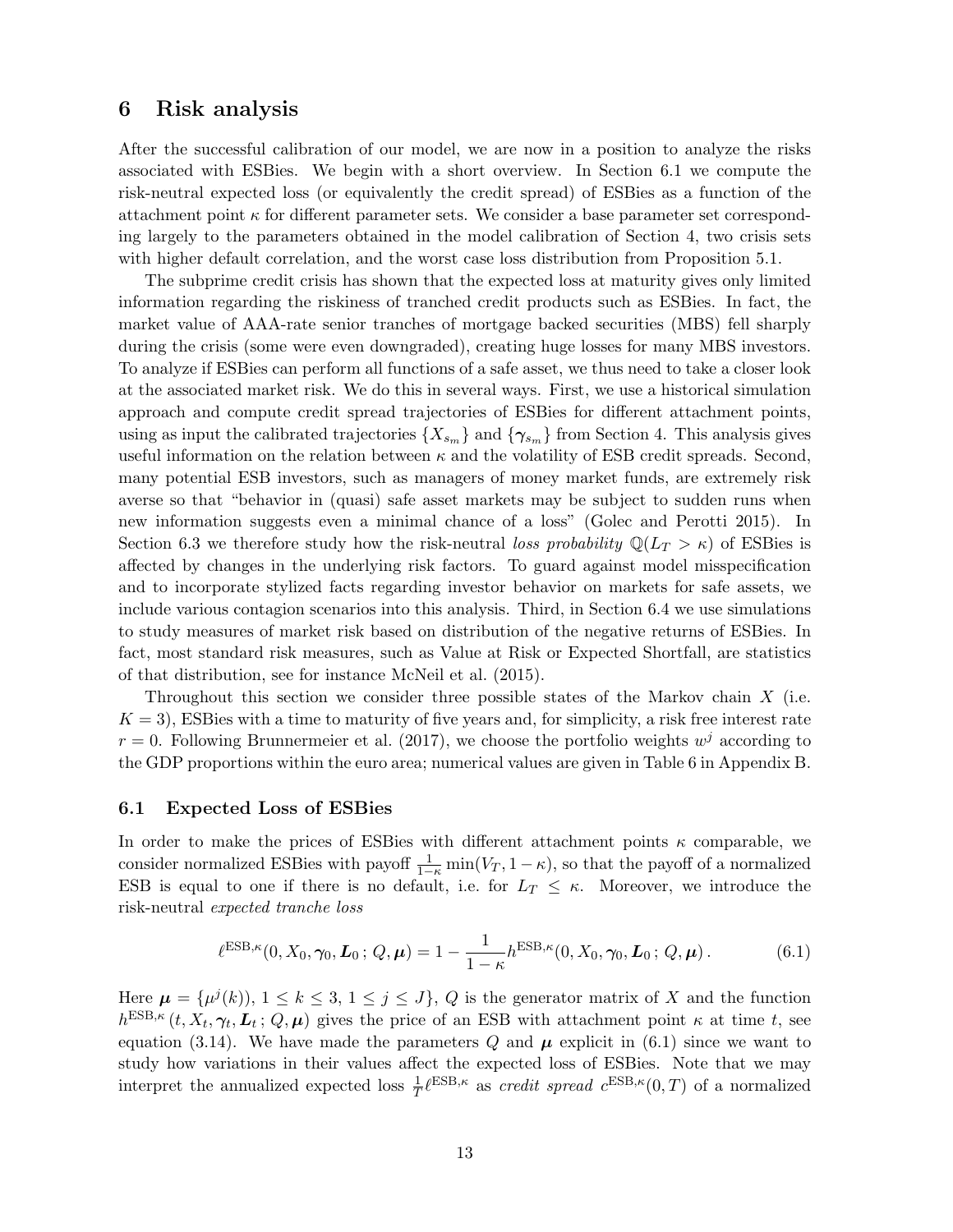ESB with attachment point  $\kappa$ . In fact, since  $r = 0$  and since for x close to one  $\ln x \approx x - 1$ , it holds that

$$
c^{\text{ESB},\kappa}(0,T) = \frac{-1}{T} \ln \left( \frac{1}{1-\kappa} h^{\text{ESB},\kappa} \right) \approx \frac{1}{T} \ell^{\text{ESB},\kappa}.
$$

**Parameters.** As before, we work with  $K = 3$  states of X. We use the volatility parameters  $\sigma^j$  and the calibrated trajectories  $\{\gamma_{s_m}\}\$  and  $\{X_{s_m}\}\$  obtained in Section 4. In our numerical experiments, we consider three different parameter sets and the worst case distribution from Proposition 5.1. In the base parameter set we use the generator matrix from Section 4. We take  $\omega^j = 0$  and calibrate  $\mu$  and  $\kappa^j$  to the full CDS term structure at the valuation date, so that the parameterized model accurately reflects the market's expectation at that date.<sup>7</sup>

The generator matrix Q is hard to calibrate from historical data, essentially since products depending on the default correlation of euro area countries are not traded. To deal with the ensuing model risk, we introduce two crisis parameter sets. In these parameterizations the recession state (state three) occurs less frequently than under the base parametrization, but if it occurs default intensities are (on average) substantially larger than for the base parameter set. To achieve this, we consider two generator matrices  $\tilde{Q}_1$  and  $\tilde{Q}_2$  chosen such that, on average, X spends less time in state three than under the base parametrization. The corresponding mean reversion levels  $\tilde{\mu}_1$  and  $\tilde{\mu}_2$  and are determined from the constraint that the expected loss  $E(L_7^j)$  $\begin{aligned} \n\tilde{f}_T^j \text{ is identical for all parameter sets; this typically leads to } \mu^j(3) < \tilde{\mu}_1^j. \n\end{aligned}$  $j_1^j(3) < \tilde{\mu}_2^j$  $^{j}_{2}(3).$ The entries of  $\tilde{Q}^1$ ,  $\tilde{Q}^2$  are provided in Table B.4.

**Results.** In the top panel of Figure 2 we graph the average expected  $loss<sup>8</sup>$  of ESBies over the period from 2014 to September 2018 as a function of the threshold  $\kappa$ . We do this for the base parametrization, the two crisis parameterizations and the worst case distribution from Proposition 5.1. The scale for the y-axis is logarithmic and values are given in percentage points. In addition, we consider AAA- and A- rated sovereigns (DEU, NLD and IRL, ESP, respectively) and compute the 1%- and 99%-quantile of the risk-neutral expected loss over the period from 2014 to September 2018. Those quantiles form the boundaries of the colored areas in Figure 2; they are supposed to give an indication of the credit quality for the ESBies on a rating scale.<sup>9</sup>

From Figure 2 we draw the following conclusions. First, the average risk-neutral expected loss of ESBies is indeed small. For example, the average expected loss corresponding to the proposed attachment point of 0.3 is below 0.1%. Most strikingly, except for the worst case distribution, the average expected loss of ESBies with thresholds of 0.15 or higher is well below the lower bound of the AAA-region. Second, the expected loss is lowest for the base parameters, followed by crisis parameterizations 1 and 2; this is fully in line with the economic intuition underlying the construction of these parameter sets. Third, the expected loss for the worst case distribution (which is highest by construction) is substantially higher than the expected loss in the crisis parameterizations, underlining the fact that the worst case distribution, and the

 $7$ The calibration in Section 4, on the other hand, yields a fixed set of parameters giving a reasonable fit throughout the entire observation period. This provides evidence for the good performance of our model in explaining market data, but is of course subject to small pricing errors at any given date.

<sup>&</sup>lt;sup>8</sup>Here the term "average" refers to the average over observation dates, but with a fixed time to maturity of five years, that is we plot the function  $\kappa \mapsto \frac{1}{M} \sum_{m=1}^{M} \ell^{\text{ESB},\kappa}(0, X_{s_m}, \gamma_{s_m}, \mathbf{0}; Q, \boldsymbol{\mu}).$ 

<sup>9</sup>We stress that these indicative ratings should not be taken as actual ratings of ESBies, since they are computed from risk-neutral expected losses and not from historical ones, and since a rating is more than a mechanical mapping of expected loss to some rating scale.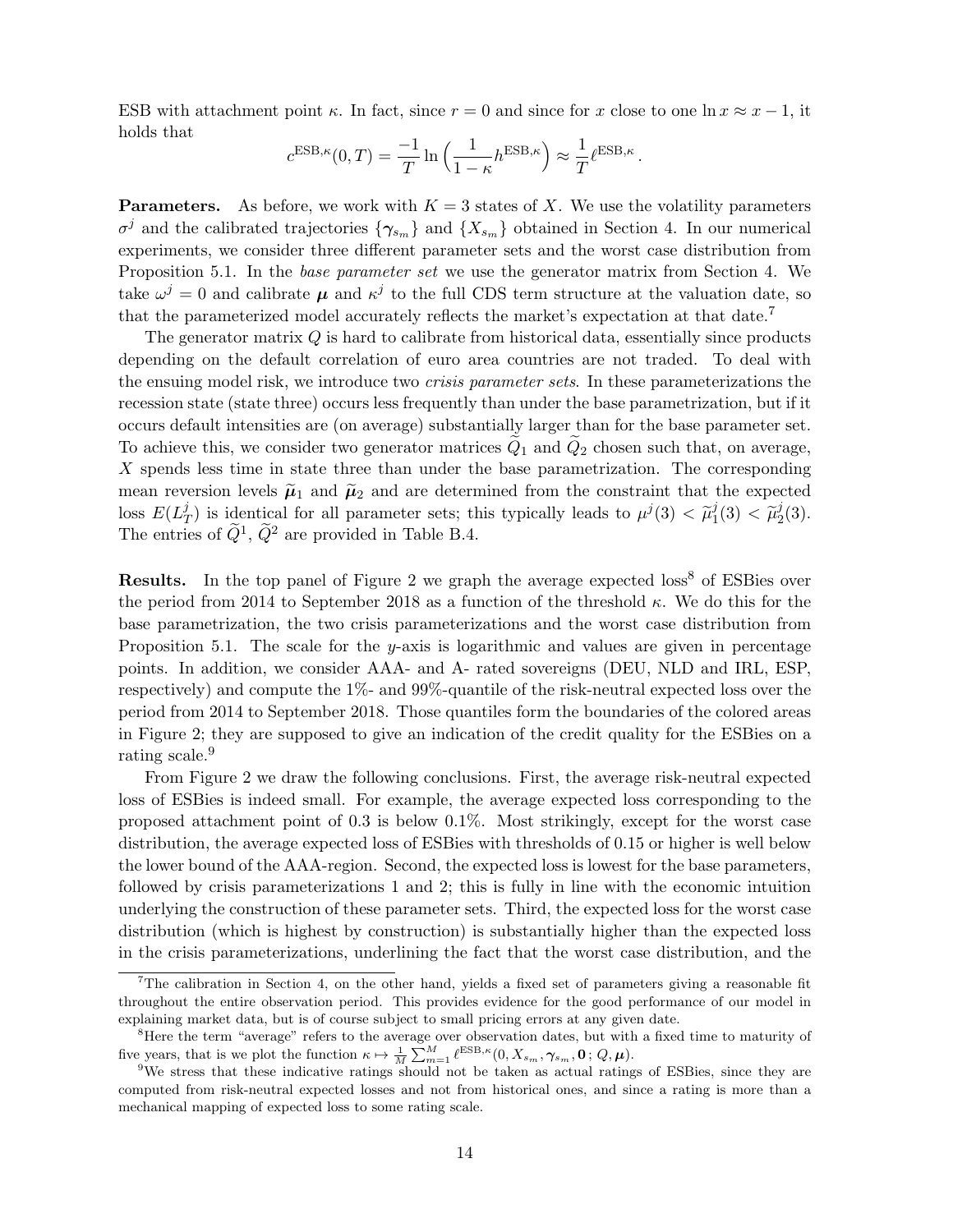associated weak-link approach of Kraemer (2017), is extremely conservative. Nonetheless, for  $\kappa > 0.25$  the average expected loss for the worst case distribution is still comparable in size to that of AAA-rated sovereigns. Fourth, the expected loss of an ESB is decreasing approximately at an exponential rate in  $\kappa$  in all four parameter sets (recall that we use a logarithmic scale for the y-axis). Summarizing, these findings show that an investor willing to hold ESBies with an attachment point of 0.15 or higher until maturity faces little risk of default-induced losses, which is in agreement with the analysis of Brunnermeier et al.  $(2017)$ .

The bottom panel of Figure 2 shows the average expected loss of EJBies for varying attachment points. With five-year expected loss levels ranging from 6% to around 15% (and hence annualized credit spreads between  $1.2\%$  and  $3\%$ ) the risk of EJBies is comparable to that of lower-quality eurozone sovereigns. Comparing expected loss of ESBies and EJBies, we see that, in line with the proposal of Brunnermeier et al. (2017), EJBies bear the bulk of the credit risk associated to the eurozone sovereigns. Note that the reverse ordering of the lines in the two panels of Figure 2 is an immediate consequence of the put-call parity relation (3.6).



Figure 2: Average expected loss of ESBies (top) and of EJBs (bottom) for different thresholds and parameterizations (in  $\%$ ). Note that both graphs use a logarithmic scale on the y-axis.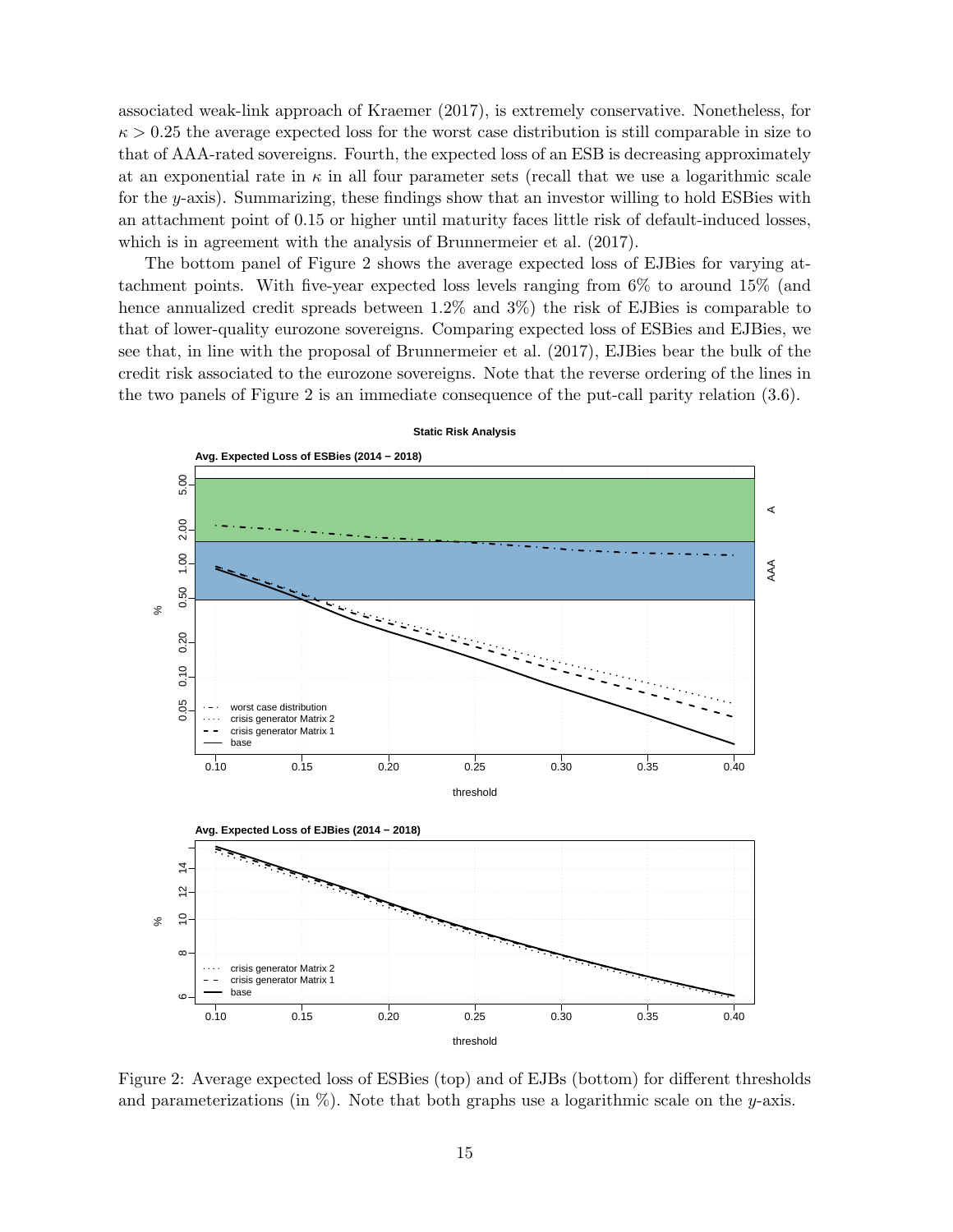### 6.2 Spread Trajectories of ESBies

In Figure 3 we plot trajectories of the annualized credit spread  $c^{\text{ESB},\kappa}$  of ESBies over the whole sample period for different levels of  $\kappa$ . These spreads were computed from our model by a historical simulation approach using the calibrated trajectories  $\{\gamma_{s_m}\}\$ and  $\{X_{s_m}\}\$ as input. The solid line gives the spread of an ESB with attachment point  $\kappa = 0.3$  (the value proposed by Brunnermeier et al. (2017)); the colored lines correspond to different attachment points  $\kappa \in [0.2, 0.4]$ . The simulated ESB spreads peak in 2009 (the height of the financial crisis) and in the period 2011–2013 (the height of the European sovereign debt crisis). We see that the attachment point has a large impact on the volatility of ESB spreads. In particular for  $\kappa$  close to 0.2 spreads are very volatile; for  $\kappa > 0.3$  on the other hand spread fluctuations are quite small.



−<br>.<br>.<br>. Figure 3: Spread trajectories of ESBies with varying threshold levels. The solid black line represents the reference threshold of 0.3.

#### 2010 2012 2014 2016 2018 6.3 Market risk analysis via scenarios

In this section, we analyze how the risk-neutral loss probability  $\mathbb{Q}(L_T > \kappa)$  of ESBies is affected by changes in the underlying risk factors  $X_0, \gamma_0$  and  $\mathbf{L}_0$ . In mathematical terms, we consider the function

$$
\kappa \mapsto p^{\kappa}(X_0, \gamma_0, \mathcal{L}_0; Q, \boldsymbol{\mu}) := \mathbb{Q}(L_T > \kappa \mid X_0, \gamma_0, \mathcal{L}_0; Q, \boldsymbol{\mu}).
$$

We consider different sets of risk factor changes or *scenarios*. First we study scenarios which are included in the support of the default model from Section 2, such as a change in the state of X. Moreover, we consider several contagion scenarios where, in reaction to a default of Italy,<sup>10</sup> the market becomes more risk averse and changes its perception of the state of  $X$  and the parameter set used to value ESBies. In fact, investors on markets for (quasi) safe assets

 $10$ We consider a default of Italy since on the day we used for this analysis (September 3, 2018, the last observation date in our sample) Italy had the highest CDS spread of all major euro area economies. A default of another major 'risky' euro area sovereign would yield similar results.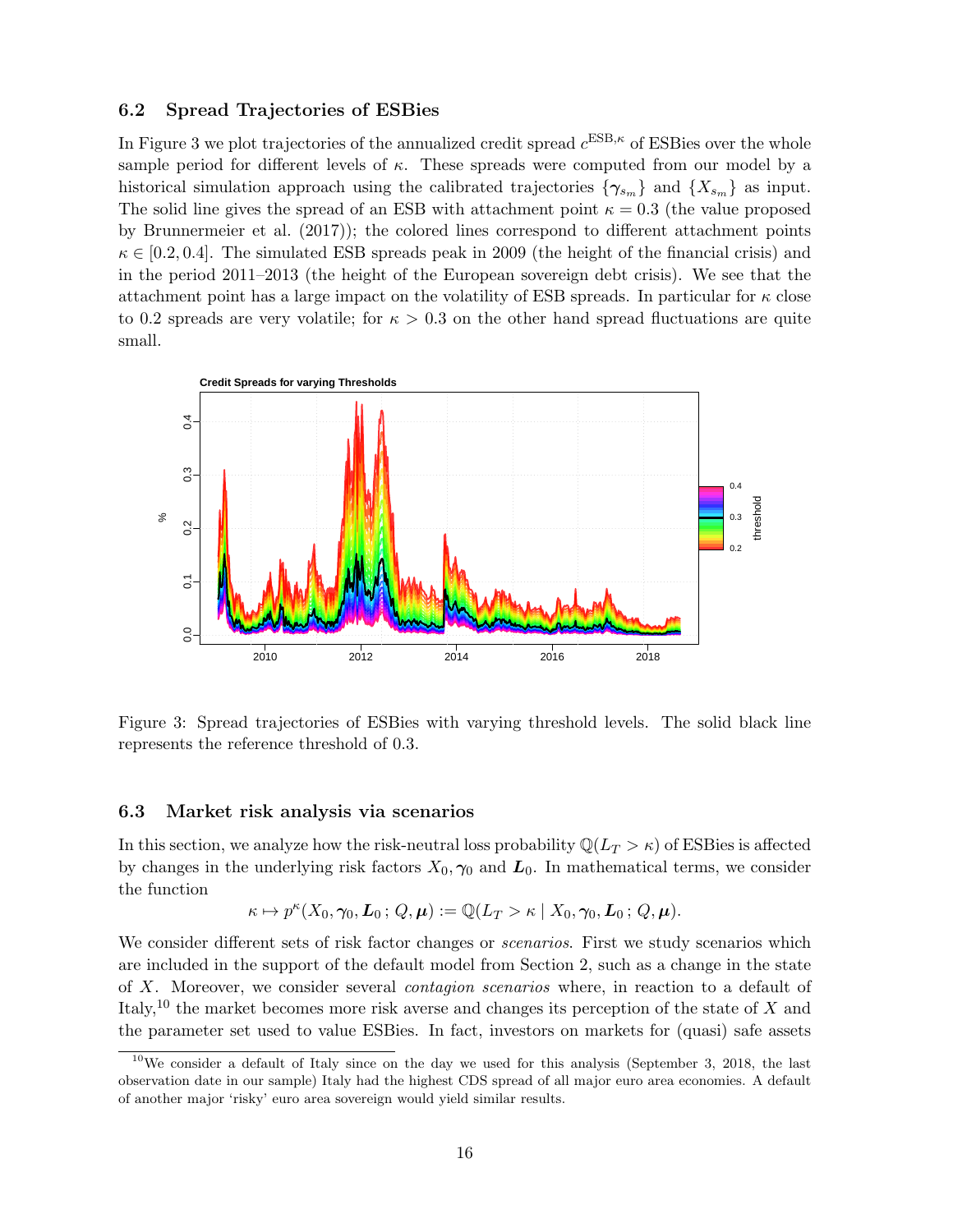frequently change their expectations in reaction to adverse events, putting more mass on bad outcomes; see for instance Gennaioli et al. (2012).

**Non-contagion scenarios.** In the left panel of Figure 4, we graph the function  $p^{\kappa}$  on a log-scale using the parameters of the base scenarios and the calibrated values of  $\gamma$  and X for September 3, 2018 (the last observation date in our sample). The full circles give the loss probability for varying  $\kappa$  for the base scenario, where the chain is in state one (the good economic state) and no euro area member is in default (in mathematical terms this is the function  $\kappa \mapsto p^{\kappa}(1, \gamma_0, L_0; Q, \mu)$ . Moreover, we consider four types of changes in the underlying risk factors:

- (i) the scenario where all hazard rates experience an upward jump of 10%, that is we plot the function  $\kappa \mapsto p^{\kappa}(1, \gamma_0 \times 1.1, \mathbf{L}_0; Q, \boldsymbol{\mu});$
- (ii) the scenario where the economy moves to a light recession, corresponding to the function  $\kappa \mapsto p^{\kappa}(2, \gamma_0, \boldsymbol{L}_0; Q, \boldsymbol{\mu});$
- (iii) the scenario where the economy moves to a severe recession  $(\kappa \mapsto p^{\kappa}(3, \gamma_0, L_0; Q, \mu));$
- (iv) the scenario where Italy defaults with random LGD  $\delta^{\text{ITA}}$ . We assume that  $\delta^{\text{ITA}}$  is beta distributed with mean 0.5, i.e. the loss vector at  $t = 0$  takes the form  $L_0 =$  $(0, \ldots, 0, \delta^{\text{ITA}}, 0, \ldots, 0)$ , but all other risk factors stay unchanged.

The horizontal dashed lines correspond to the risk-neutral five year default probabilities of Germany, Belgium and Ireland under the base parametrization.

Inspection of the left panel of Figure 4 shows first that a change in the hazard rates has only a small impact on the loss probability of ESBies. The default of a major euro area sovereign such as Italy has a stronger effect, but for  $\kappa > 0.25$ , the loss probability remains small even after a major default. The most important risk factor changes are clearly changes in the state of the economy. For instance, for  $\kappa = 0.3$  the loss probability of an ESB in state three is slightly larger than the risk-neutral default probability of Belgium, whereas in state one the loss probability is considerably smaller than the risk-neutral default probability of Germany. Second, we observe that the threshold probabilities are decreasing in  $\kappa$  roughly at an exponential rate, similarly as the expected loss does. In fact, the loss probability is quite sensitive with respect to the choice of the attachment point (to see this, one may compare the values of  $p^{\kappa}$  for  $\kappa = 0.35$  and  $\kappa = 0.3$  in scenario (iii)).

**Contagion scenarios.** In the right panel of Figure 4 we graph the function  $p^{\kappa}$  (again on a log-scale) for the base parametrization and for three different contagion scenarios, namely

- (i) the case where Italy defaults and where, as a reaction, X jumps to state two (mild recession);
- (ii) the case where Italy defaults and where, as a reaction, X jumps to state three (strong recession);
- (iii) the case where Italy defaults and where, as a reaction, X jumps to state three and the market uses the crisis parametrization two (instead of the base parameter set). This scenario is motivated by the observation that, in the subprime crisis, investors used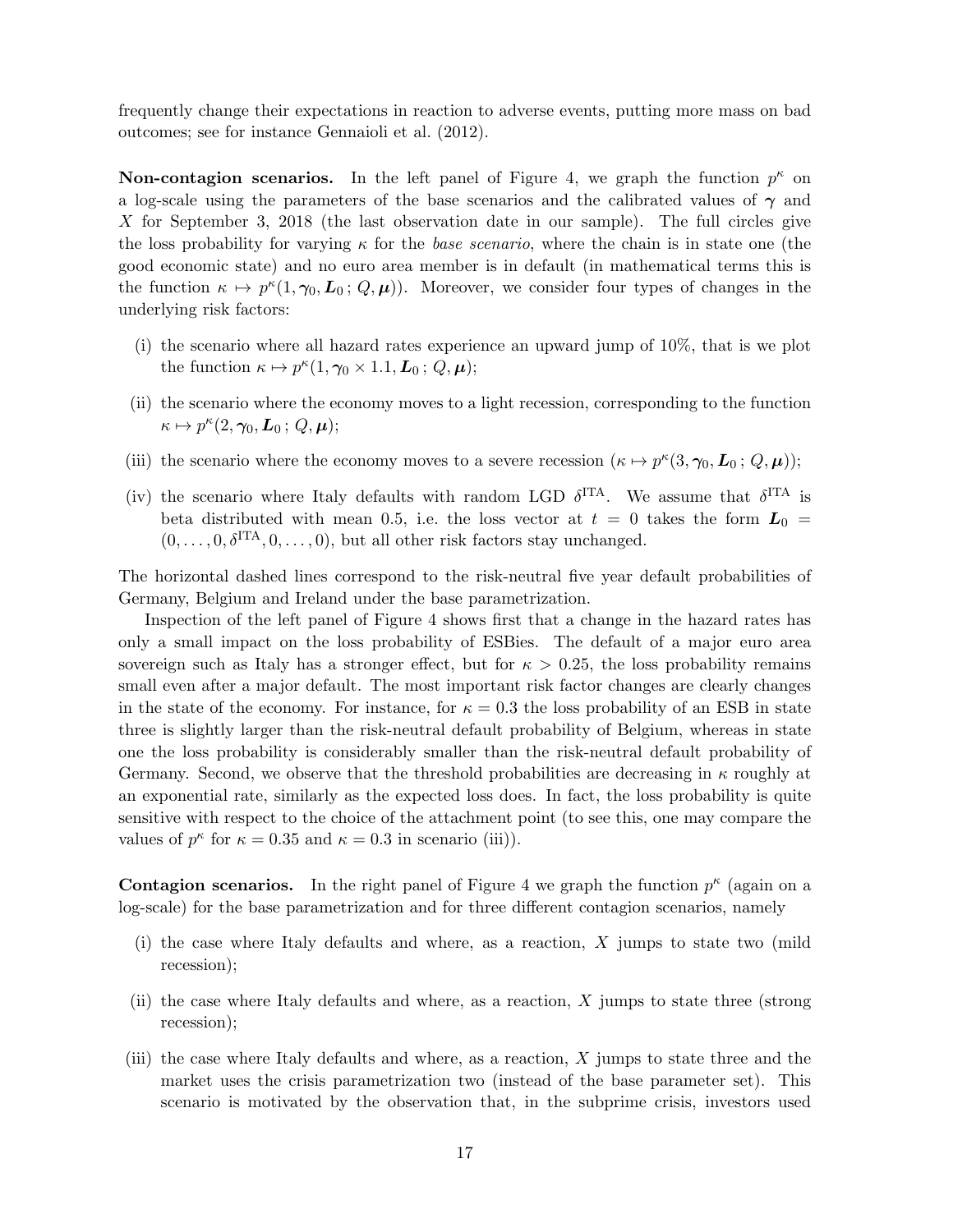much more conservative assumptions for default dependence than before the crisis, see for instance Brigo et al. (2010) for details.

We see that, for an attachment point  $\kappa \leq 0.3$ , the change in the loss probability caused by one of the contagion scenarios is quite substantial. For instance, in the extreme scenario (iii), the risk-neutral loss probability is of the order of 5%. For attachment points  $\kappa > 0.35$  the impact is less drastic. However, under scenario (iii), even for  $\kappa = 0.35$  we get a risk-neutral threshold probability of around 2%, which is definitely non-negligible for a safe asset. This is in stark contrast to the analysis of the expected loss in Section 6.1, where ESBies appeared 'safe' already for  $\kappa > 0.15$ .



Figure 4: Loss probability of ESBies for different  $\kappa$  and various scenarios. Note that the plot uses a logarithmic scale on the y-axis.

#### 6.4 Market Risk Analysis via Loss Distributions

So far we were concerned with the value of ESBies and EJBies in different scenarios; values were computed using the risk-neutral measure Q, so that model parameters were derived via calibration. For computing measures of the market risk of ESBies on the other hand we have to simulate their loss distribution under the historical measure  $\mathbb{P}$ , so that we need to estimate the P dynamics of X and  $\gamma$  using statistical methods. This issue is addressed next.

EM estimation of hazard rate dynamics. In this section, we report the results of an empirical study where a model of the form (2.1) is estimated from the calibrated hazard rates of the euro area countries (the trajectories  $\{\gamma_{s_m}\}\$  generated in the calibration procedure of Section 4). Here we assume that the trajectory of the Markov chain is not directly observable; rather, the available information is carried by the filtration  $\mathbb{F}^{\gamma} = (\mathcal{F}^{\gamma}_t)$  $\hat{t}$ <sup> $\gamma$ </sup> $\geq$ <sup>0</sup> generated by the hazard rates process  $\gamma$ . This assumption is motivated by the fact that the calibration of the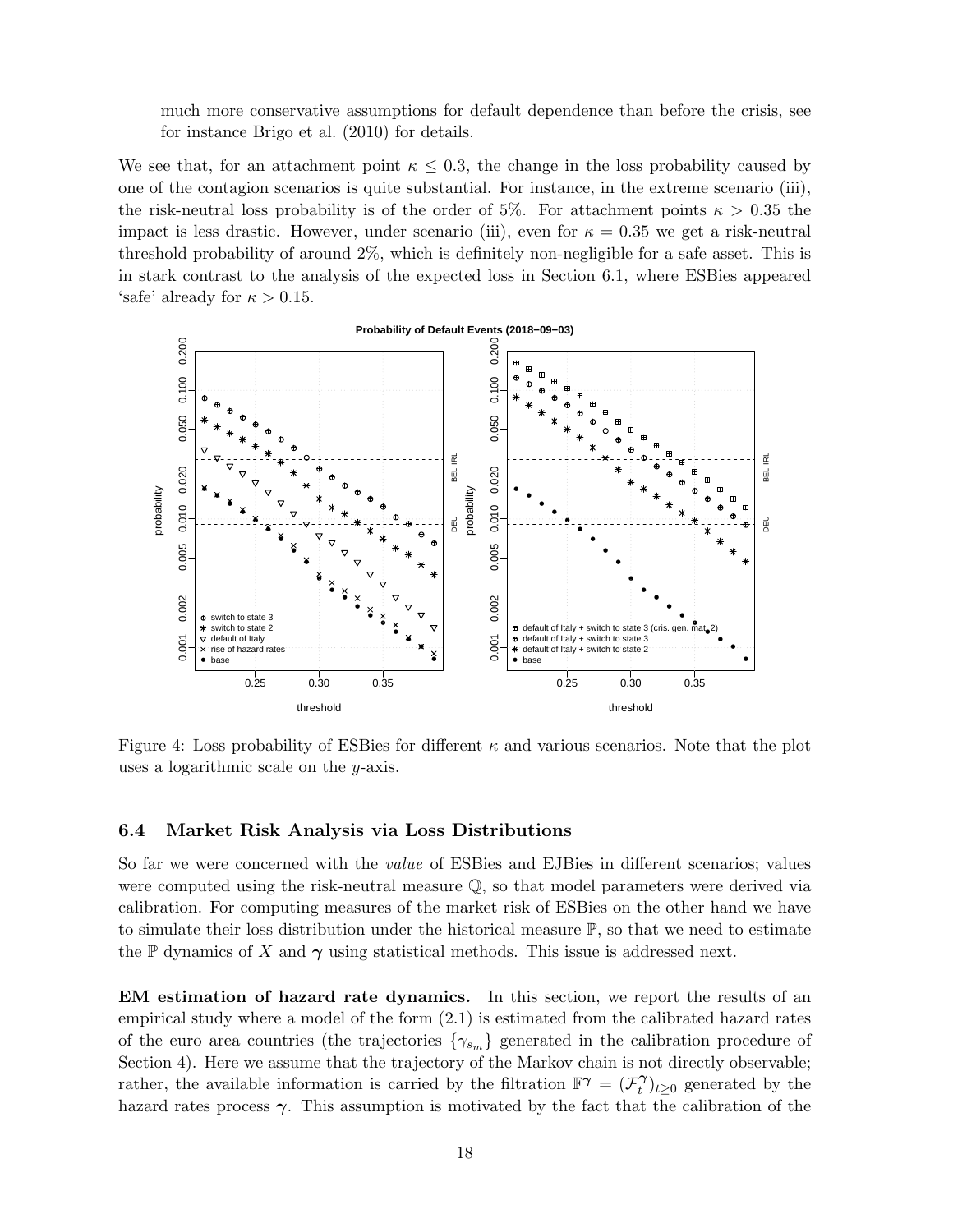

Figure 5: Filtered  $(E^{\mathbb{P}}(X_t|\mathcal{F}_t^{\gamma}))$  and smoothed  $(E^{\mathbb{P}}(X_t|\mathcal{F}_T^{\gamma}))$  estimates of the Markov chain trajectory.

trajectory  $\{X_{s_m}\}\$ in Section 4 is quite sensitive with respect to the chosen model parameters, whereas the calibration of  $\{\gamma_{s_m}\}\$ is very robust (essentially due to the close connection between hazard rates and one-year CDS spreads).

Using stochastic filtering and a version of the EM algorithm adapted to our setting, we obtain the filtered and smoothed estimate for the trajectory of  $X$ , an estimate of the generator matrix of X and of country-specific parameters such as mean reversion levels and speed, all under the real-world measure  $\mathbb{P}$ . In the EM algorithm we use *robust* filtering techniques which perform well in a situation where observations are only approximately of the form (2.1). For further details on the methodology see Elliott (1993) or Damian, Eksi-Altay and Frey (2018).

We consider  $K = 3$  possible states of X, corresponding to a expansionary regime, a light recession and a strong recession, respectively. The EM estimates for the generator matrix Q of X are given in Tables 8 and 9 in Appendix B, together with country-specific parameters such as mean reversion speed and levels. Note that we do not estimate the volatility, but we work with quadratic variation instead.<sup>11</sup> Overall the estimates appear reasonable. In particular, the estimated mean reversions levels for most countries respect the ordering  $\mu^{j}(1) < \mu^{j}(2) < \mu^{j}(3)$ , supporting the interpretation of the states of  $X<sup>12</sup>$ . As expected, for any given state of the economy the estimated levels are lowest for the stronger euro area countries. In Figure 5, we give a trajectory of the filtered and the smoothed state of  $X$ , that is we plot the trajectories  $\overline{t} \mapsto E^{\mathbb{P}}(X_t | \mathcal{F}_t^{\gamma})$  and  $t \mapsto E^{\mathbb{P}}(X_t | \mathcal{F}_T^{\gamma})$ . These results show that the proposed model describes the qualitative properties of euro area credit spreads and, in particular, the co-movement of spread levels of the weaker euro-area members reasonably well. The frequent transitions in and out of the middle state are not surprising, given that this state reflects a situation where only a few countries experience a rise in default intensities.

 $11$ In order to robustify the EM estimation procedure, we scale the quadratic variation of the strong euro area countries slightly upward.

 $12$ For Spain and Portugal, the highest mean reversion level is estimated for state 2, which is probably due to the idiosyncratic behavior these two countries, particularly Portugal, exhibit in the first months of 2012.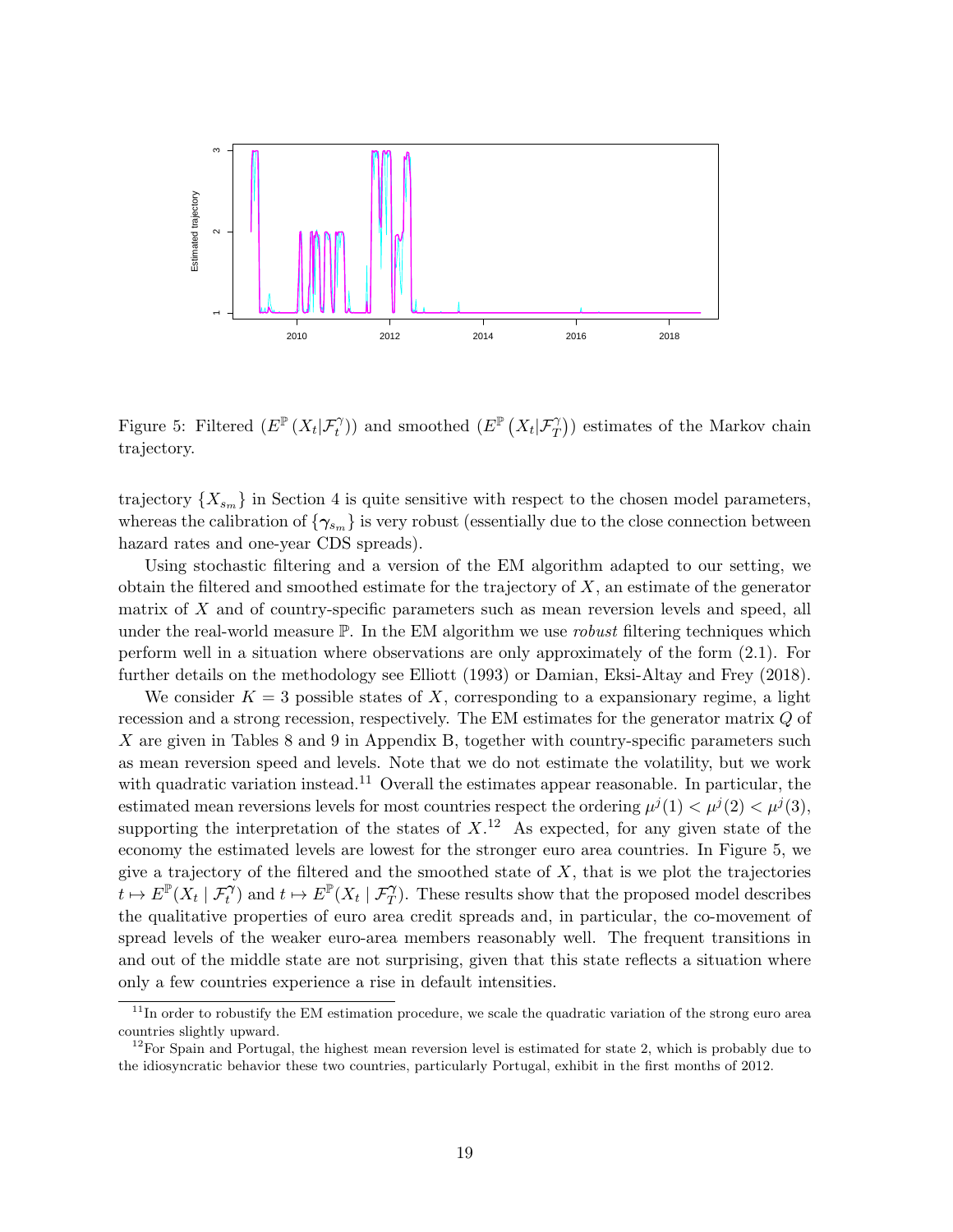**Measures of market risk.** We use two popular risk measures, Value at Risk (VaR<sub> $\alpha$ </sub>) and Expected Shortfall  $(ES_{\alpha})$  at confidence level  $\alpha$ , to study the tail of the loss distribution of ESBies over a horizon of three months. Denote by  $\gamma_0$  and  $X_0$  the calibrated hazard rates and the state of X for September 3, 2018. We generate  $N = 100000$  realizations of the hazard rates and the Markov chain with initial values  $\gamma_0$  and  $X_0$  over a three-month horizon, using the P-parameters estimated in the previous paragraph, and we index the simulation outcome by  $i \in \{1, \ldots, N\}$ . We then compute the corresponding *relative loss* 

$$
R^{\kappa,i} := 1 - \frac{h^{\text{ESB},\kappa}(0.25, X_{0.25}^{(i)}, \gamma_{0.25}^{(i)}, \mathbf{L}_0)}{h^{\text{ESB},\kappa}(0, X_0, \gamma_0, \mathbf{L}_0)}.
$$

VaR and expected shortfall are then computed from the empirical distribution of the sampled relative losses  $\{R^{\kappa,i}, i = 1, \ldots, N\}$ , see McNeil et al. (2015, Section 9.2.6) for details.

In Figure 6 summarizes our analysis. We plot estimates of  $VaR_\alpha$  (left) and of  $ES_\alpha$  (right) for the three-month distribution of negative ESB-returns for different  $\kappa$  and confidence levels  $\alpha = 0.95$  (points) and  $\alpha = 0.99$  (crosses). We see that both risk measure estimates decrease approximately at an exponential rate in  $\kappa$ . The horizontal lines in each plot represent the 95% and 99% level of the corresponding risk measure estimate for a German zero coupon bond. We observe that both the VaR<sub>α</sub> and the  $ES_{\alpha}$  of ESBies with  $\kappa \geq 0.2$  are considerably smaller than the German benchmark. We conclude that, from the viewpoint of a standard market risk analysis, ESBies appear safe and that very low risk capital levels are required to back these products.



Figure 6: Risk measure estimates  $VaR_{\alpha}$  (left) and  $ES_{\alpha}$  (right) for the three-month distribution of negative ESB-returns for different  $\kappa$  and confidence levels  $\alpha \in \{0.95, 0.99\}$ . Note that risk measures are given in percent and that the plot uses a logarithmic scale on the  $y$ -axis.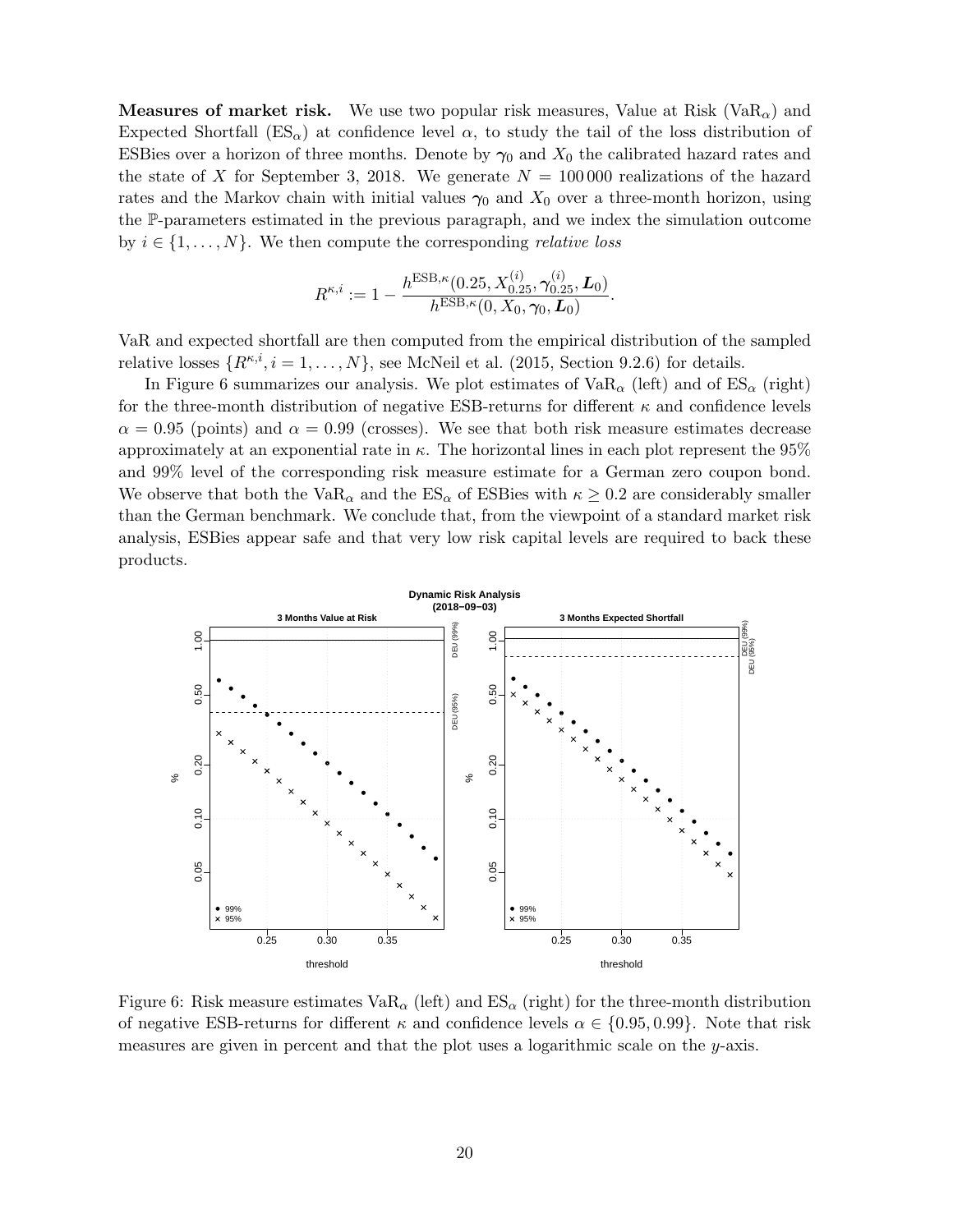#### 6.5 Summary and Policy Implications

We propose the following key conclusions from the risk analysis of ESBies. Both the static risk analysis of Section 6.1 and the investigation of the loss distribution in Section 6.4 suggest that ESBies in normal circumstances diversification works and ESBies with  $\kappa > 0.25$  are indeed very safe products.<sup>13</sup>

However, considering solely the results of Section 6.1 and Section 6.4 may lead to a false sense of security. The analysis of credit spread trajectories in Section 6.2 and the scenario based analysis of Section 6.3 shows that  $\kappa$  needs to be chosen more conservatively in order to make ESBies robust with respect to fluctuations in the underlying risk factors or changes in the market perception of default dependence. In fact, one has to take attachment points  $\kappa > 0.35$  for ESBies to be safe even in very adverse scenarios. Moreover, ESBies are most likely to generate large losses in the aftermath of severe economic shocks and in contagion scenarios. Hence, it is important that a large-scale introduction of these products is accompanied by appropriate policy measures to limit the economic implications of external shocks and default events in the euro area (and thus default contagion). Such measures include a substantial weakening of the sovereign-bank nexus; a completion of the banking and capital markets union and the creation of a European deposit insurance scheme to improve risk sharing; more flexible forms of ESM (European Stability Mechanism) lending to countries in financial difficulties and bond clauses to allow for an orderly restructuring of sovereign debt and a bail-in of private investors, see Bénassy-Quéré et al. (2018) for details. If these measures are taken, the introduction of ESBies will be a useful step to improve the financial architecture of the eurozone.

## A Additional Proofs and Results

#### A.1 Proof of Proposition 3.1

*Proof.* We start by conditioning in (3.7) on  $\mathcal{F}_t \vee \mathcal{F}_{\infty}^X$ . Due to the independence of the Brownian motions  $W^1, \ldots, W^J$  we have conditional independence of  $\gamma^1, \ldots, \gamma^J$  given  $\mathcal{F}_{\infty}^X$ , which in turn leads to

$$
E\left(\xi(X_s)\exp\left(-\int_t^s \mathbf{a}'\gamma_\theta d\theta\right)e^{-\mathbf{u}'\gamma_s} | \mathcal{F}_t \vee \mathcal{F}_\infty^X\right)
$$
  
=  $\xi(X_s)\prod_{j=1}^J E\left(\exp\left(-\int_t^s a_j \gamma_\theta^j d\theta\right)e^{-u_j \gamma_s^j} | \mathcal{F}_t \vee \mathcal{F}_\infty^X\right).$  (A.1)

Conditional on  $\mathcal{F}_{\infty}^X$ , the hazard rates  $\gamma^j$  are time-inhomogeneous affine diffusions. Standard references on affine models, such as Duffie et al. (2000), consequently give that

$$
E\left(\exp\left(-\int_t^s a_j \gamma_\theta^j d\theta\right) e^{-u_j \gamma_s^j} \mid \mathcal{F}_t \vee \mathcal{F}_\infty^X\right) = \exp\left(\alpha_j(t, s; X) + \beta_j(s - t, \mathbf{u}) \gamma_t^j\right), \quad (A.2)
$$

where  $\beta_j$  solves (3.8) and where  $\frac{d}{dt}\alpha_j(t, s; X) = -e^{\omega^j t} \kappa^j \mu^j(X_t) \beta_j(s-t)$  and  $\alpha_j(s, s; X) = 0$ ; see for instance Duffie et al. (2000) or Section 10.6 of McNeil et al. (2015) for a proof. Integration

<sup>&</sup>lt;sup>13</sup>In fact, from the perspective of an expected loss analysis, already an attachment point  $\kappa = 0.15$  might suffice to make ESBies safe.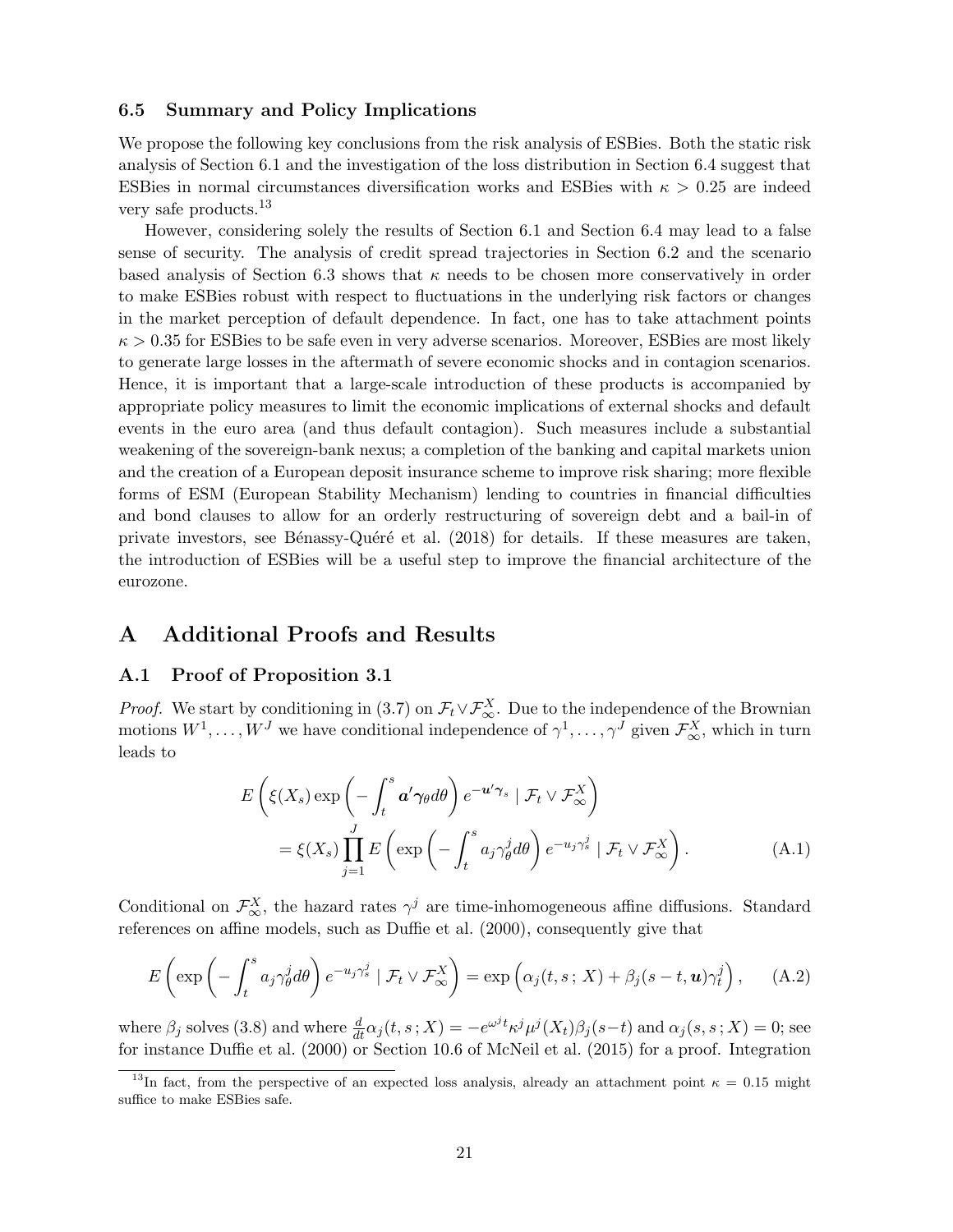thus gives  $\alpha_j(t,s;X) = \int_t^s e^{\omega^j\theta} \kappa^j \mu^j(X_{\theta}) \beta_j(s-\theta) d\theta$ . By iterated conditional expectation we hence get

$$
E\left(\xi(X_s)\exp\left(-\int_t^s \mathbf{a}'\gamma_{\theta}d\theta\right)e^{-\mathbf{u}'\gamma_s} | \mathcal{F}_t\right)
$$
  
=  $\exp\left(\sum_{j=1}^J \beta_j(s-t)\gamma_t^j\right)E\left(\xi(X_s)\exp\left(\int_t^s \bar{\mu}_{X_{\theta}}(\theta)d\theta\right) | \mathcal{F}_t\right)$ 

The Feynman Kac formula for functions of the Markov chain X finally gives that

$$
E\left(\xi(X_s)\exp\left(\int_t^s \bar{\mu}_{X_{\theta}}(\theta)d\theta\right) | \mathcal{F}_t\right) = v(t, X_t),
$$

and hence the result.

#### A.2 Proof of Proposition 5.1

*Proof.* First we show that  $\pi^*$  satisfies the constraints on the expected loss. Denote by  $l^j \in \mathbb{R}^n$ the random vector with components  $l_1^j = \cdots = l_{j-1}^j = 0, l_j^j = \cdots = l_J^j = 1$ . Then

$$
E^{\pi^*}(L^j) = \pi^*(1,\ldots,1)) + \cdots + \pi^*(l^j) = \bar{l}^1 + (\bar{l}^2 - \bar{l}^1) + \cdots + \bar{l}^j - \bar{l}^{j-1} = \bar{l}^j.
$$

Next we verify that the random vector  $L^*$  given in (ii) has distribution  $\pi^*$ . In fact, it holds for  $1 \leq j \leq J$  that

$$
P(L^1 = \dots = L^{j-1} = 0, L^j = \dots = L^J = 1) = P(1 - \overline{\ell}^j < U \le 1 - \overline{\ell}^{j-1}) = \overline{\ell}^j - \overline{\ell}^{j-1}.
$$

Hence, under  $\pi^*$ , the random variables  $L^1, \ldots, L^J$  can be represented as increasing functions of a single random variable, so that they are comonotonic by definition.

To verify that  $\pi^*$  is the worst case distribution we show that it maximizes the value of EJBies. Since  $L^*$  has distribution  $\pi^*$ , we have to show that for any random vector  $(L^1, ..., L^J)' \in [0, 1]^J$  with  $E(L^j) = \overline{\ell}^j$ ,  $1 \le j \le J$ , and any  $\kappa > 0$ ,

$$
E\left(\left(\sum_{j=1}^{J} w^{j} L^{j} - \kappa\right)^{+}\right) \le E\left(\left(\sum_{j=1}^{J} w^{j} L_{j}^{*} - \kappa\right)^{+}\right). \tag{A.3}
$$

(We may use call options instead of put options in (A.3) since  $E(\sum_{j=1}^{J} w^{j} L^{j})$  is fixed). To establish the inequality  $(A.3)$  we use a result on stochastic orders from Bäuerle and Müller (2006). According to the equivalence ((iii)  $\Leftrightarrow$  (iv)) in Theorem 2.2 of that paper, (A.3) is equivalent to the inequality

$$
ES_{\alpha}\left(\sum_{i=1}^{J} w^{j} L^{j}\right) \leq ES_{\alpha}\left(\sum_{i=1}^{J} w^{j} L_{j}^{*}\right) \text{ for all } \alpha \in [0, 1), \tag{A.4}
$$

where for a generic random variable  $Z$ ,  $ES_{\alpha}(Z) = \frac{1}{1-\alpha} \int_{\alpha}^{1} q_u(Z) du$  gives the expected shortfall of Z at confidence level  $\alpha$  and where  $q_u(Z)$  denotes the quantile of Z at level u.

To establish (A.4) we show first that  $L_j^*$  maximizes the quantity  $ES_\alpha(L^j)$  over all rvs  $L^j$ with value in [0, 1] and expectation  $E(L^{j}) = \overline{\ell}^{j}$ , simultaneously for all  $\alpha \in [0, 1)$ . In fact,

 $\Box$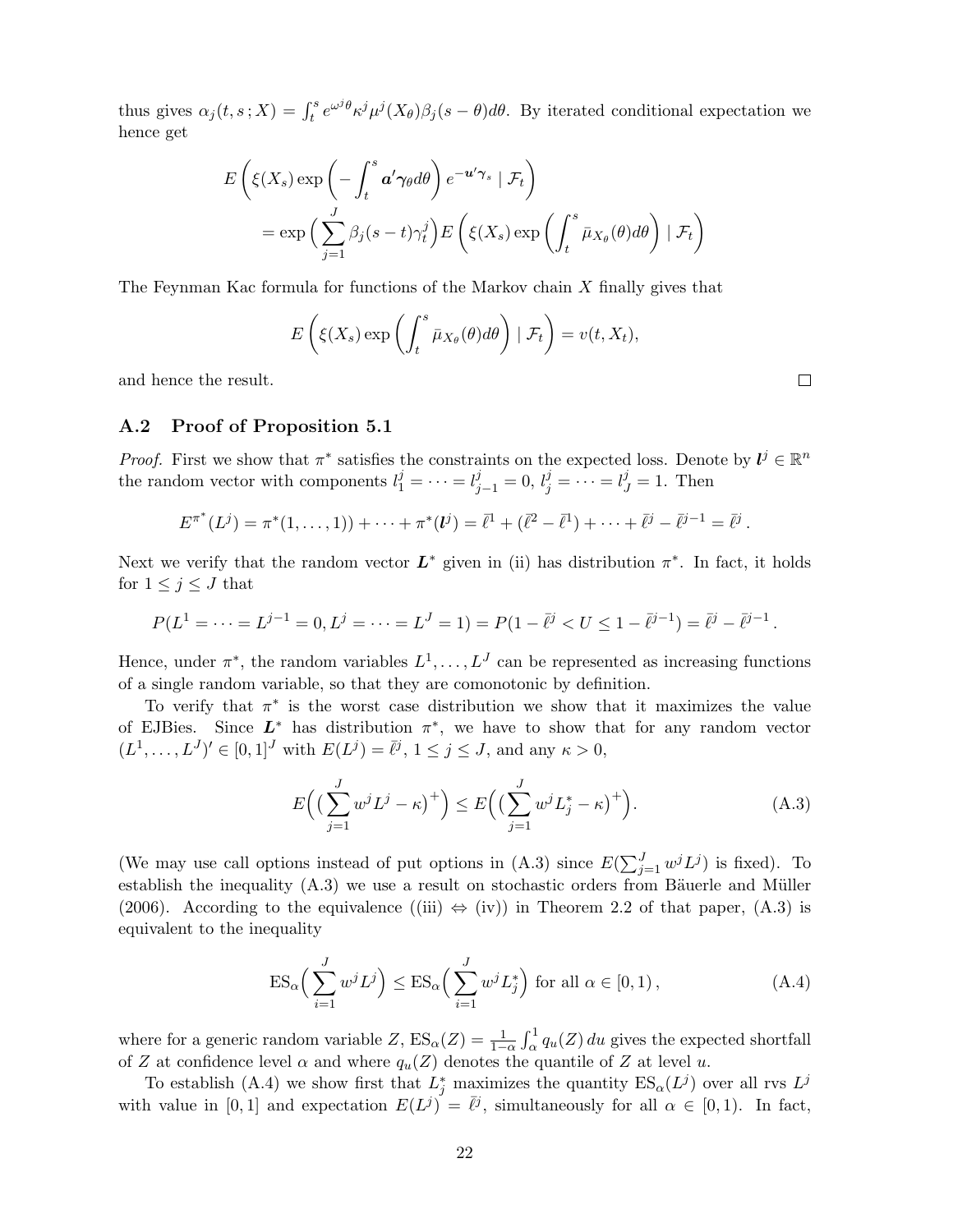the random variable  $L^j$  has to satisfy the constraints  $q_u(L^j) \leq 1$  (since  $L^j \in [0,1]$ ) and  $\int_0^1 q_u(L^j) du = \overline{\ell}^j$  (since  $E(L^j) = \overline{\ell}^j$ , so that

$$
ES_{\alpha}(L^{j}) \leq \frac{1}{1-\alpha} \min\{1-\alpha, \overline{\ell}^{j}\} = ES_{\alpha}(L_{j}^{*}).
$$

Moreover, we get from the coherence of expected shortfall that

$$
ES_{\alpha}\left(\sum_{j=1}^{J} w^{j} L^{j}\right) \leq \sum_{j=1}^{J} w^{j} ES_{\alpha}(L^{j}) \leq \sum_{j=1}^{J} w^{j} ES_{\alpha}(L_{j}^{*}) = ES_{\alpha}\left(\sum_{j=1}^{J} w^{j} L_{j}^{*}\right),
$$

where the last equality follows since the random variables  $L_1^*, \ldots, L_m^*$  are comonotonic. This gives inequality (A.4) and hence the result.  $\Box$ 

#### A.3 Approximation of the worst-case distribution

In this section we sketch an approach for the approximation of the worst-case distribution  $\pi^*$ from Proposition 5.1 within our model. In line with the notation used in the proposition, we assume that sovereigns are ordered according to their credit quality. Note first that for  $\kappa^j$ large and  $\sigma^j$  small, the hazard-rate trajectory  $(\gamma_t^j)$  $_{t}^{j}$ <sub>0</sub> is essentially determined by the trajectory of X and by the choice of the mean reversion level  $\mu^{j}(\cdot)$  so that we concentrate on these quantities. We consider a model with  $K = J + 1$  states of X that correspond to the different default "clusters" under  $\pi^*$ . Choose some large n and define the mean reversion level  $\mu^j(\cdot)$ by  $\mu^1(1) = \cdots = \mu^J(1) = \frac{1}{n}; \mu^1(2) = \cdots = \mu^{J-1}(2) = \frac{1}{n}, \mu^J(2) = n$  and so on, in particular  $\mu^{1}(J+1) = \cdots = \mu^{J}(J+1) = n$ . Note that in state k, the default probability of obligor 1 to obligor  $J - k + 1$  is small, the default probability of obligor  $J + 2 - k$  up to obligor J is large, that is the state corresponds to the  $J + 2 - k$ th default cluster.

Next we define the generator matrix of X. We assume that states 2 to  $J+1$  are absorbing so that  $q_{ik} = 0$  for  $2 \leq i \leq J+1$  and all k. Define probabilities  $p_1, \ldots, p_{J+1}$  by  $p_1 = 1 - \overline{l}^J$ ,  $p_k = \overline{\ell}^{J+2-k} - \overline{\ell}^{J+1-k}$  for  $2 \leq k \leq J$ , and finally  $p_{J+1} = \overline{\ell}^1$ , that is  $p_k$  corresponds to the probability of the  $J + 2 - k$ <sup>th</sup> default cluster under  $\pi^*$ . Since states  $2, \ldots, J + 1$  are absorbing we get for any valid choice for the first row of Q that  $\mathbb{Q}(X_T = 1) = e^{q_{11}T}$  and

$$
\mathbb{Q}(X_T = k) = (1 - e^{q_{11}T}) \frac{q_{1k}}{-q_{11}}, \quad k = 2, \dots, J + 1.
$$

(recall  $q_{11} = -\sum_{k=2}^{J+1} q_{1k}$ ). We want to choose  $q_{1k}$ ,  $2 \le k \le J+1$  so that  $\mathbb{Q}(X_T = k) = p_k$ ,  $1 \leq k \leq J+1$ . This gives for the transition intensities that

$$
q_{11} = \frac{1}{T} \ln p_1
$$
 and  $q_{1k} = -p_k \frac{q_{11}}{1 - p_1}$ ,  $k = 2, ..., J + 1$ . (A.5)

Since  $\sum_{k=1}^{J+1} p_k = 1$ , we get that  $q_{11} = -\sum_{k=2}^{K+1} q_{1k}$  so that (A.5) defines indeed a valid generator matrix. Moreover, for  $n \to \infty$ ,  $\kappa^j \to \infty$  and  $\sigma^j \to 0$ ,

$$
\mathbb{Q}(Y_1 = \cdots = Y_{J-k+1}) = 0, Y_{J-k+2} = \dots Y_J = 1)
$$

converges to  $\mathbb{Q}(X_T = k) = p_k$  which gives the result by definition of the  $p_k$ .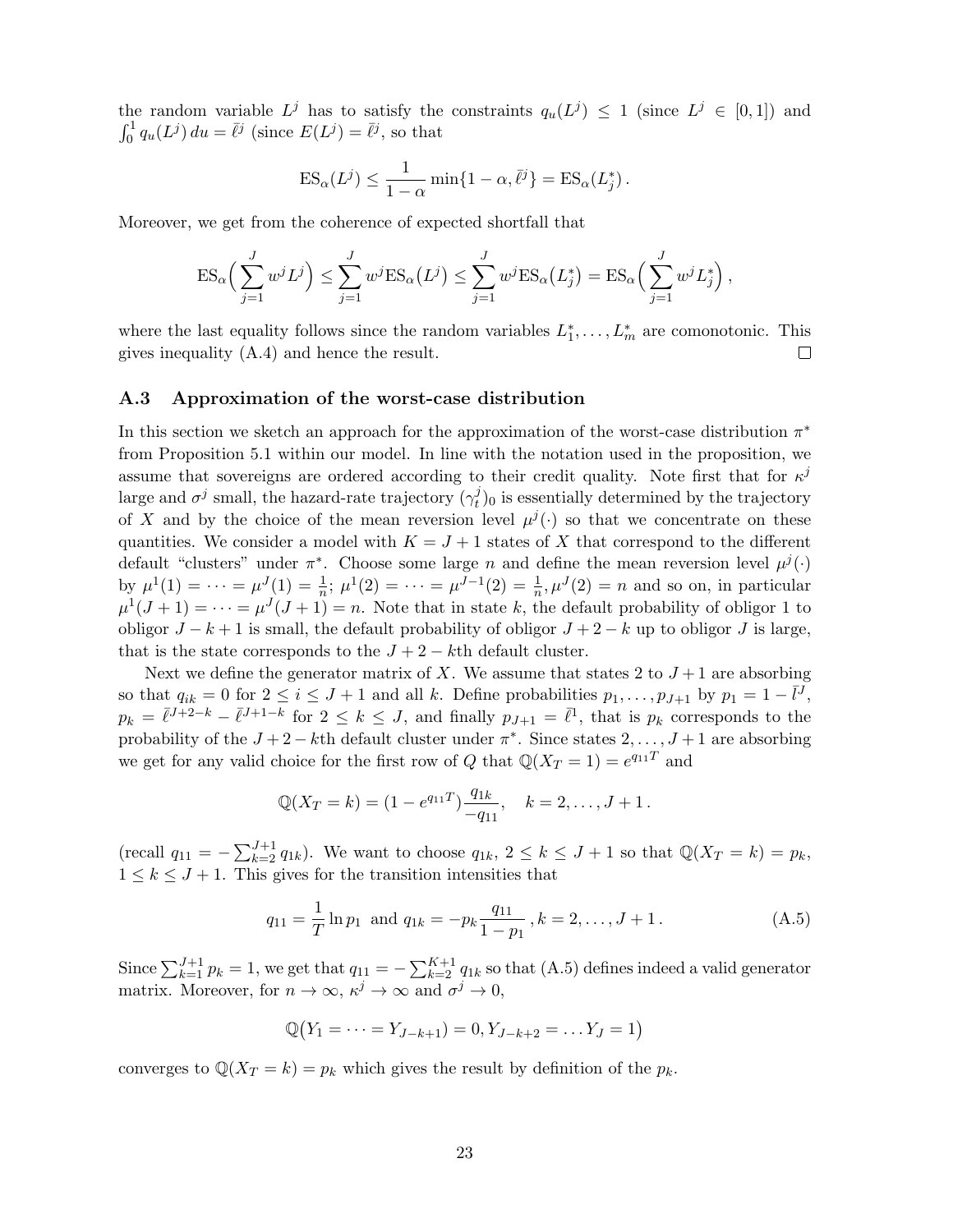| Yrs.             | AUT     | <b>BEL</b> | DEU     | <b>ESP</b> | <b>FIN</b> | <b>FRA</b>                  | IRL      | <b>ITA</b> | <b>NLD</b> | PRT        |
|------------------|---------|------------|---------|------------|------------|-----------------------------|----------|------------|------------|------------|
|                  | AA      | ΑA         | AAA     | А          | ΑA         | AA                          | А        | <b>BBB</b> | AAA        | <b>BBB</b> |
|                  |         |            |         |            |            | Panel A: Mean               |          |            |            |            |
| 1                | 31.071  | 44.063     | 12.819  | 113.637    | 13.273     | 26.590                      | 204.380  | 115.934    | 20.269     | 307.199    |
| $\overline{2}$   | 38.341  | 54.593     | 16.700  | 138.474    | 17.780     | 35.106                      | 220.752  | 143.971    | 25.232     | 346.413    |
| 3                | 45.016  | 66.843     | 21.918  | 153.769    | 22.148     | 44.961                      | 224.791  | 165.881    | 30.413     | 352.693    |
| $\overline{4}$   | 54.657  | 77.339     | 29.151  | 165.480    | 28.219     | 56.684                      | 223.055  | 181.786    | 38.267     | 354.438    |
| 5                | 61.675  | 85.437     | 34.562  | 174.373    | 33.048     | 65.906                      | 222.409  | 193.090    | 43.902     | 359.586    |
|                  |         |            |         |            |            | Panel B: Standard Deviation |          |            |            |            |
| 1                | 38.589  | 59.330     | 12.418  | 113.398    | 12.932     | 30.303                      | 309.597  | 110.190    | 21.720     | 436.057    |
| $\overline{2}$   | 42.347  | 67.134     | 14.520  | 129.415    | 14.257     | 34.529                      | 308.774  | 113.689    | 23.782     | 449.052    |
| $\boldsymbol{3}$ | 44.800  | 74.987     | 17.157  | 131.520    | 15.065     | 39.920                      | 293.590  | 115.705    | 24.563     | 399.150    |
| $\overline{4}$   | 48.974  | 76.066     | 21.330  | 130.483    | 16.769     | 45.769                      | 264.432  | 113.967    | 27.595     | 352.837    |
| 5                | 51.023  | 76.099     | 24.114  | 129.470    | 17.407     | 49.149                      | 244.132  | 112.625    | 29.439     | 324.968    |
|                  |         |            |         |            |            | Panel C: Minimum            |          |            |            |            |
| 1                | 4.080   | 3.840      | 2.920   | 10.450     | 2.250      | 3.550                       | 7.830    | 21.620     | 3.120      | 12.480     |
| $\boldsymbol{2}$ | 6.190   | 7.020      | 3.980   | 18.900     | 3.800      | 6.570                       | 12.330   | 33.880     | 4.840      | 28.670     |
| 3                | 7.820   | 9.430      | 6.230   | 25.050     | 6.040      | 9.620                       | 15.860   | 48.990     | 7.230      | 40.650     |
| 4                | 9.890   | 11.910     | 8.330   | 30.730     | 10.290     | 12.630                      | 19.670   | 56.490     | 9.140      | 47.110     |
| 5                | 13.270  | 16.480     | 9.510   | 37.230     | 13.020     | 17.400                      | 23.970   | 59.830     | 11.240     | 47.230     |
|                  |         |            |         |            |            | Panel D: Maximum            |          |            |            |            |
| 1                | 259.960 | 301.620    | 74.840  | 489.430    | 66.530     | 160.660                     | 1629.340 | 619.540    | 110.870    | 2598.930   |
| $\boldsymbol{2}$ | 267.440 | 337.600    | 81.080  | 608.330    | 74.600     | 177.440                     | 1614.480 | 591.030    | 125.040    | 2494.690   |
| 3                | 269.490 | 375.700    | 90.350  | 619.920    | 82.550     | 198.200                     | 1572.800 | 581.050    | 130.650    | 2102.190   |
| 4                | 271.430 | 379.090    | 108.250 | 622.220    | 90.460     | 222.510                     | 1419.750 | 575.930    | 132.710    | 1846.700   |
| 5                | 272.180 | 380.940    | 119.060 | 624.290    | 95.000     | 237.300                     | 1318.590 | 573.030    | 136.960    | 1802.360   |

Table 4: Summary statistics of CDS spreads (in bp).

# B Details on Calibration

## B.1 Data

In Table 4 below we present summary statistics of the data we use in the model calibration.

### B.2 Methodology

In order to determine the parameters  $(\Theta^j, \sigma^j)$ ,  $1 \leq j \leq J$ , the generator matrix Q and the realised trajectories  $\{\gamma_{s_m}\}\$  and  $\{X_{s_m}\}\$ , we use an iterative approach which is compactly summarized in Algorithm 1 below. We set  $\mathbf{\Theta} = (\Theta^1, \dots, \Theta^J)$  and we use  $\{\gamma_{t_m}\}^{(i)}, \{X_{t_m}\}^{(i)}$ and  $(\Theta^j)^{(i)}$  to denote the *i*-th estimate of the distinct variables within the iteration.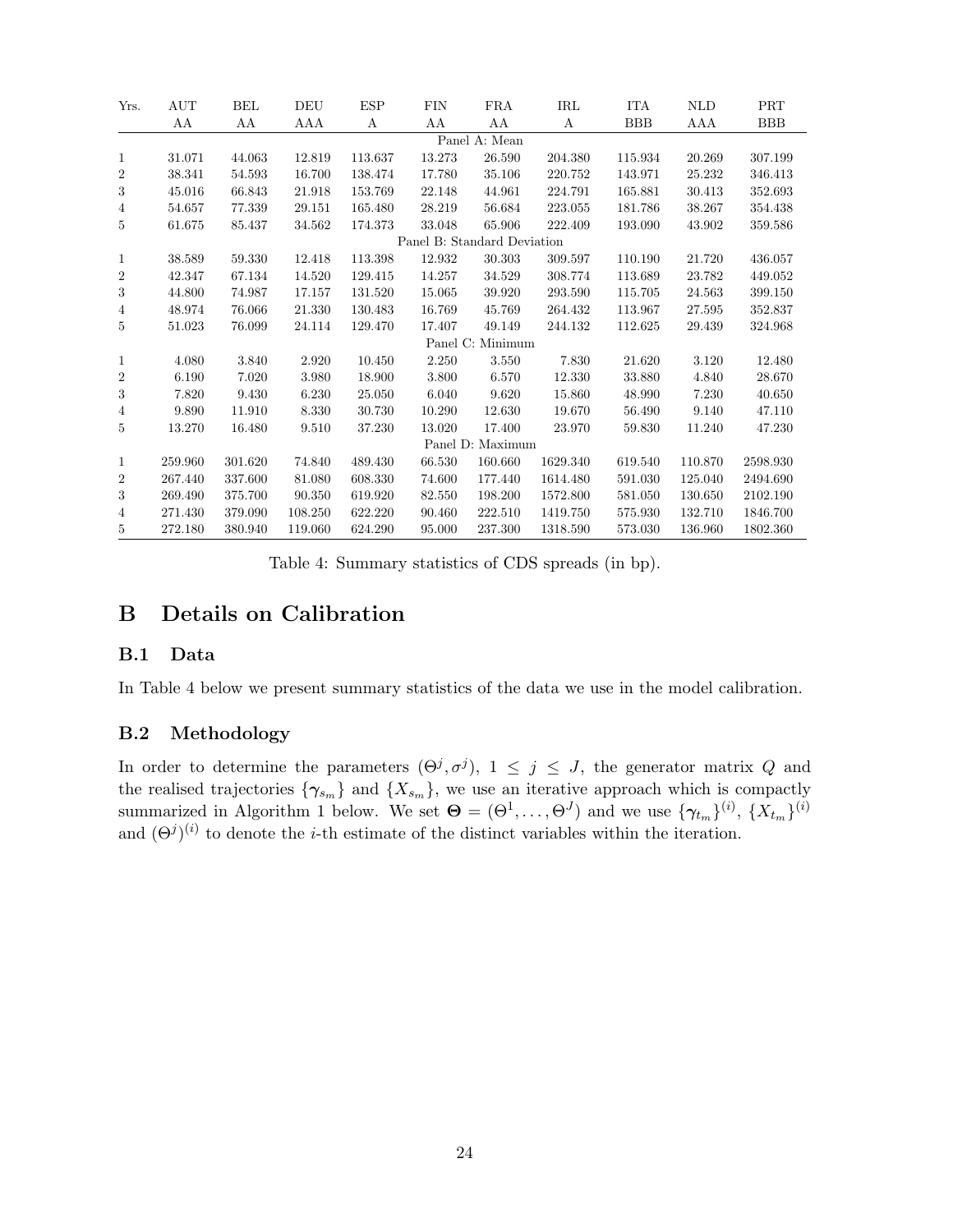#### Algorithm 1: Detailed description of calibration step

**Data:** Market CDS spreads for maturities  $u \in \mathcal{T}$  for each sovereign  $1 \leq j \leq J$ **Result:** Estimates for  $\{\gamma_{s_m}\}\$ ,  $\{X_{s_m}\}\$  and  $\Theta$ **1** Initialization for  $\{\gamma_{s_m}\}^{(0)}, \{X_{s_m}\}^{(0)}, (\Theta)^{(0)}$  and  $Q^{(0)}$  $2 \; i = 0$  $\texttt{3} \text{ while } \sum_{j=1}^{J} \sum_{m=0}^{M} l^{j}\left( (\gamma_{s_m}^{j})^{(i)}, (\Theta^{j})^{(i)}, (\sigma^{j})^{(i)}, Q^{(i)}, X_{s_m}^{(i)}\right) \geq \epsilon \textbf{ do}$  $4 \mid \text{for } j \leftarrow 1 \text{ to } J \text{ do}$  $\begin{array}{c|c} \texttt{5} & \texttt{for} \ m \leftarrow 0 \ \texttt{to} \ M \ \texttt{do} \end{array}$  $\mathfrak{g} \quad \Big| \quad \Big| \quad (\gamma^{j}_{s_m})^{(i+1)} = \mathop{\mathrm{arg\,min}}_{\gamma} l^{j}_{s_m}(\gamma, (\Theta^{j})^{(i)}, (\sigma^{j})^{(i)}, Q^{(i)}, X^{(i)}_{s_m})$  $7 \parallel$  end 8 Estimate  $(\sigma^j)^{(i+1)}$  based on the quadratic variation of  $(\gamma^j)^{(i+1)}$ 9 end 10 for  $m \leftarrow 0$  to M do  $\begin{array}{lll} \hbox{11} & & \left| & X_{s_m}^{(i+1)} = \arg \min_x \sum_{j=1}^J l_{s_m}^j \left( (\gamma_{s_m}^j)^{(i+1)}, (\Theta^j)^{(i)}, (\sigma^j)^{(i+1)}, Q^{(i)}, x ) \right) \right. \end{array}$  $12$ 13 Estimate  $Q^{(i+1)}$  via MLE based on  $X^{(i+1)}$ 14  $\vert$  for  $j \leftarrow 1$  to J do  $\begin{equation} \textbf{15} \end{equation} \begin{equation} \begin{bmatrix} (\Theta^j)^{(i+1)} = \arg \min_\Theta \sum_{m=0}^M l_{s_m}^j \left( (\gamma_{s_m}^j)^{(i+1)}, \Theta, (\sigma^j)^{(i+1)}, Q^{(i+1)}X_{s_m}^{(i+1)} \right) \end{bmatrix} \end{equation}$ 16 end 17 | Set  $i \leftarrow i + 1$ 18 end

The assumption of conditionally independent defaults substantially facilitates the calibration procedure: given an estimate for Q and  $\{X_{s_m}\}\$ , estimation of  $\{\gamma_t^j\}$  $_{t_m}^{j}$  and of the parameter vector  $\Theta^j$  can be done independently for each sovereign j. We initiate the calibration by applying k-means clustering on the relevant CDS spreads to get an estimate for  $X^{(0)}$ . For small maturities T it holds that  $\widehat{\text{cds}}_T^j \approx \delta^j(X)\gamma^j$ . We use this approximation along with the initial estimate  $X^{(0)}$  to get an estimate for  $(\gamma^j)^{(0)}$  and we consequently solve the optimization problem of line 15 in Algorithm 1 to obtain the initial value  $\mathbf{\Theta}^{(0)}$ . To compute the estimates for  $\sigma^j$  we use that the quadratic variation of  $\gamma^j$  satisfies

$$
[\gamma^j,\gamma^j]_t=(\sigma^j)^2\int_0^t\gamma^j_sds,
$$

and we approximate the integral with Riemann sums. For a given (estimated) realisation of the Markov chain we use the standard MLE estimator for continuous-time Markov chains to get an estimate of Q.

The main numerical challenge in the application of Algorithm 1 is to solve the optimization problem

$$
\min_{\Theta} \sum_{m=0}^{M} l^{j} \left( (\gamma_{s_{m}}^{j})^{(i+1)}, \Theta, (\sigma^{j})^{(i+1)}, Q, X_{s_{m}}^{(i+1)}) \right). \tag{B.1}
$$

We impose the restriction that all parameters are non-negative and, for regularization purposes, we set the lower bound of the mean-reversion speed  $\kappa^j$  to 0.1 for all j. During the first iteration of Algorithm 1 we employ the implementation of Johnson (2019) of an algorithm for constrained optimization as presented in Runarsson and Yao (2005). The algorithm uses heuristics to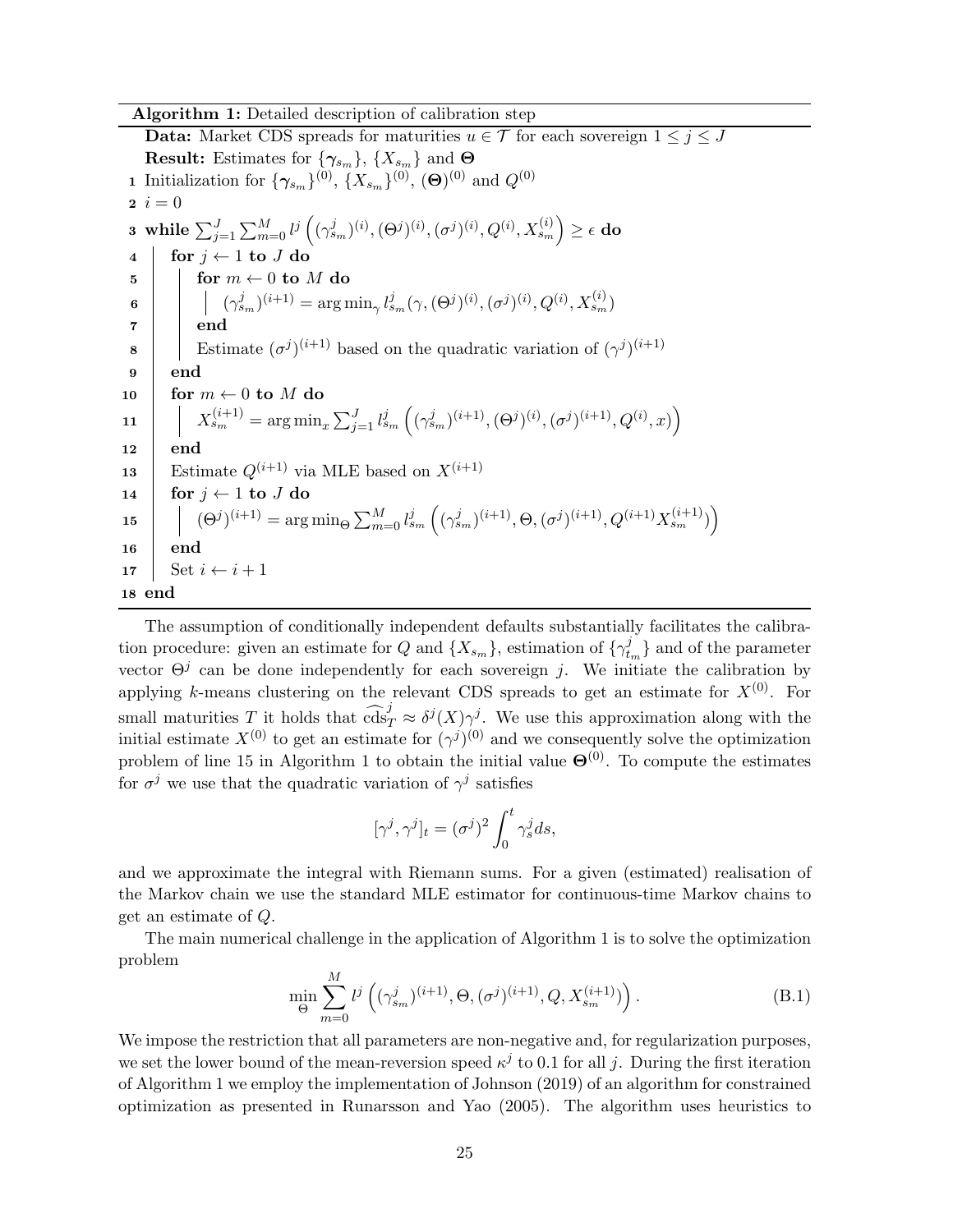escape local optima. In order to refine the estimation, in the subsequent calibration steps (i.e. for steps  $i > 1$ ) we use the local optimizer of Powell (1994), which provides a derivativefree optimization method based on linear approximations of the target function. Again we resort to the implementation of Johnson (2019). The optimization problem linked to  $\Theta^j$  is computationally expensive, as the re-valuation of  $l_t^j$  $t_m$  requires frequent solutions of the ODE system (3.9). Here we resort to the C++ library odeint of Ahnert and Mulansky (2011) which is part of the boost library collection.

After successful convergence of Algorithm 1 we perform a final refinement step, in which we keep all input variables except  $\Theta^j$ ,  $1 \leq j \leq J$  fixed. We resort to the package ROI of Theußl, Schwendinger and Hornik (2017). The architecture of ROI enables us to employ numerous solvers for the optimization problem (B.1). For each sovereign, the parameters reported in Table 2 correspond to the solver which returns the smallest value of the relevant loss function.

#### B.3 Results

|  | State AUT BEL DEU ESP FIN FRA IRL ITA NLD PRT                                       |  |  |  |  |
|--|-------------------------------------------------------------------------------------|--|--|--|--|
|  | $1$ 0.55 0.55 0.50 0.55 0.50 0.50 0.55 0.50 0.50 0.55                               |  |  |  |  |
|  | $2 \t 0.55 \t 0.55 \t 0.50 \t 0.55 \t 0.50 \t 0.50 \t 0.55 \t 0.50 \t 0.50 \t 0.55$ |  |  |  |  |
|  | $3 \t 0.65 \t 0.65 \t 0.60 \t 0.65 \t 0.60 \t 0.60 \t 0.65 \t 0.60 \t 0.60 \t 0.65$ |  |  |  |  |

Table 5: Fixed conditional means of LGDs for different sovereigns and varying states.

The following figure illustrates the quality of the model fit for two different sovereigns.

#### B.4 Parameters used in Risk Analysis

|  |  | AUT BEL DEU ESP FIN FRA IRL ITA NLD PRT                               |  |  |
|--|--|-----------------------------------------------------------------------|--|--|
|  |  | $0.04$ $0.04$ $0.29$ $0.12$ $0.02$ $0.20$ $0.03$ $0.18$ $0.07$ $0.01$ |  |  |

Table 6: Portfolio weights of ESBies and EJBies, based on proportion of sovereigns on euro area GDP as of 2018.

|                            |           | $\widetilde{\phantom{m}}$<br>$\,Q_1$ |           | $\tilde{\phantom{a}}$<br>$\,_{2}$ |           |           |  |
|----------------------------|-----------|--------------------------------------|-----------|-----------------------------------|-----------|-----------|--|
|                            | State 1   | State 2                              | State 3   | State 1                           | State 2   | State 3   |  |
| State 1 (expansion)        | $-0.1421$ | 0.1421                               | 0.0000    | $-0.1421$                         | 0.1421    | 0.0000    |  |
| State 2 (mild recession)   | 0.5843    | $-0.8685$                            | 0.2843    | 0.5843                            | $-0.7685$ | 0.1843    |  |
| State 3 (strong recession) | 0.0000    | 1.4444                               | $-1.4444$ | 0.0000                            | 1.4444    | $-1.4444$ |  |

Table 7: Generator matrices  $\tilde{Q}_1$  and  $\tilde{Q}_2$  for crisis scenarios.

#### B.5 Results of EM Estimation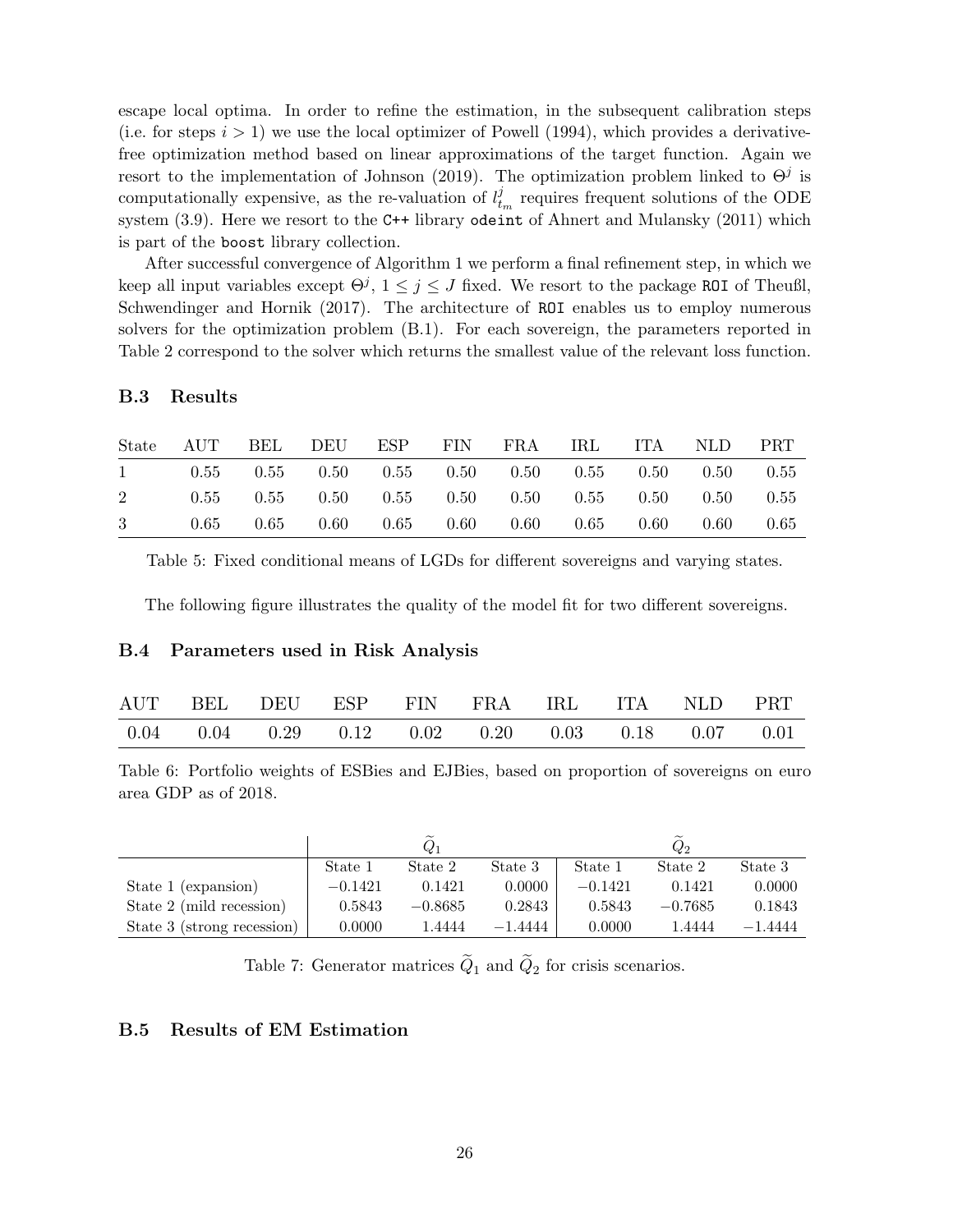

Figure 7: Time series plots of market CDS spreads against model values. The solid (dashed) lines correspond to the market (model) values of the distinct CDS spreads.

| Param.   | $_{\rm AUT}$ | BEL    | DEU    | ESP    | FIN    | FRA    | IRL         | ITA    | NLD    | $\rm{PRT}$ |
|----------|--------------|--------|--------|--------|--------|--------|-------------|--------|--------|------------|
| $\mu(1)$ | 0.0023       | 0.0016 | 0.0012 | 0.0013 | 0.0029 | 0.0220 | 0.0329      | 0.0095 | 0.0136 | 0.0027     |
| $\mu(2)$ | 0.0103       | 0.0054 | 0.0013 | 0.0016 | 0.0196 | 0.1391 | 0.1375      | 0.0408 | 0.1231 | 0.0099     |
| $\mu(3)$ | 0.0144       | 0.0120 | 0.0116 | 0.0080 | 0.0346 | 0.1219 | $_{0.0941}$ | 0.0698 | 0.1245 | 0.0192     |
| $\kappa$ | 6.9584       | 6.2427 | 3.1193 | 6.3241 | 5.5822 | 3.4718 | l.5879      | 3.2518 | 2.0640 | 8.4694     |

Table 8: Estimation results: parameters of hazard rate dynamics.

# References

Ahnert, K. and Mulansky, M.: 2011, Odeint - Solving Ordinary Differential Equations in C++, AIP Conference Proceedings 1389(1), 1586–1589.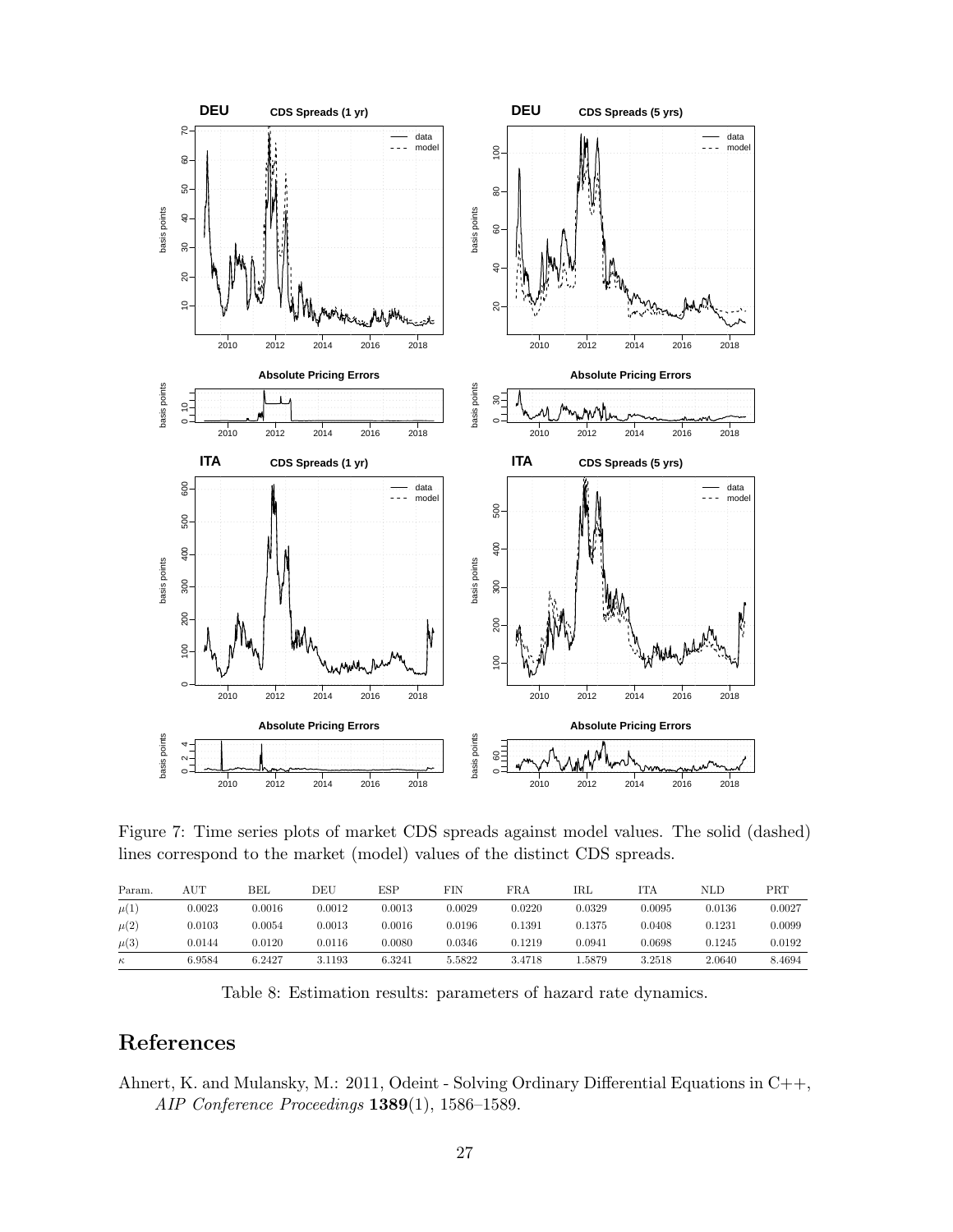|                            | State 1   | State 2    | State 3   |
|----------------------------|-----------|------------|-----------|
| State 1 (expansion)        | $-0.9033$ | 0.9033     | 0.0000    |
| State 2 (mild recession)   | 5.9877    | $-10.4716$ | 4.4839    |
| State 3 (strong recession) | 4.3316    | 1.8569     | $-6.1885$ |

Table 9: Estimation results: generator matrix  $Q$  of  $X$ .

- Ait-Sahalia, Y., Laeven, J. and Pelizzon, L.: 2014, Mutual excitation in Eurozone sovereign CDS, Journal of Econometrics 183, 151–167.
- Ang, A. and Longstaff, F. A.: 2013, Systemic sovereign credit risk: Lessons from the U.S. and Europe, Journal of Monetary Economics 60(5), 493–510. URL: http://dx.doi.org/10.1016/j.jmoneco.2013.04.009
- Bäuerle, N. and Müller, A.: 2006, Stochastic orders and risk measures: Consistency and bounds, Insurance: Mathematics and Economics 38, 132–148.
- Bénassy-Quéré, A., Brunnermeier, M., Enderlein, H., Farhi, E., Fratzscher, M., Fuest, C., Gourinchas, P., Martin, P., Pisani-Ferry, J., Rey, H., Schnabel, I., Véron, N., Weder di Mauro, B. and Zettelmeyer, J.: 2018, Reconciling risk sharing with market discipline: A constructive approach to euro area reform, CEPR Policy Insight No 91.
- Brigo, D., Pallavicini, A. and Torresetti, R.: 2010, Credit Models and the Crisis: A Journey into CDOs, Copulas, Correlations and Dynamic Models, Wiley Finance Series, Wiley.
- Brunnermeier, M., Langfield, S., Pagano, M., Reis, R., Van Nieuwerburgh, S. and Vayanos, D.: 2017, ESBies: Safety in the tranches, *Economic Policy*.
- Damian, C., Eksi-Altay, Z. and Frey, R.: 2018, EM algorithm for Markov chains observed via Gaussian noise and point process information: Theory and case studies, Statistics and Risk Modelling 35, 51–72.
- Dombrovskis, V. and Moscovici, P.: 2017, Reflecting Paper on the Deepening of the Economic and Monetary Union, Technical report, European Commission.
- Duffie, D. and Gârleanu, N.: 2001, Risk and valuation of collateralized debt obligations, Financial Analysts Journal  $57(1)$ , 41–59.
- Duffie, D., Pan, J. and Singleton, K.: 2000, Transform analysis and asset pricing for affine jump diffusions, Econometrica 68, 1343–1376.
- Elliott, R. J.: 1993, New finite-dimensional filters and smoothers for noisily observed Markov chains, IEEE Trans. Info. theory IT-39, 265–271.
- Elliott, R. and Siu, T. K.: 2009, On Markov-modulated exponential-affine bond price formulae, Applied Mathematical Finance 16, 1–15.
- Filipovic, D.: 2009, Term-Structure Models. A Graduate Course., Springer.
- Gennaioli, N., Shleifer, A. and Vishny, R.: 2012, Neglected risks, financial innovation, and financial fragility, Journal of Financial Economics 104(3), 452–468.